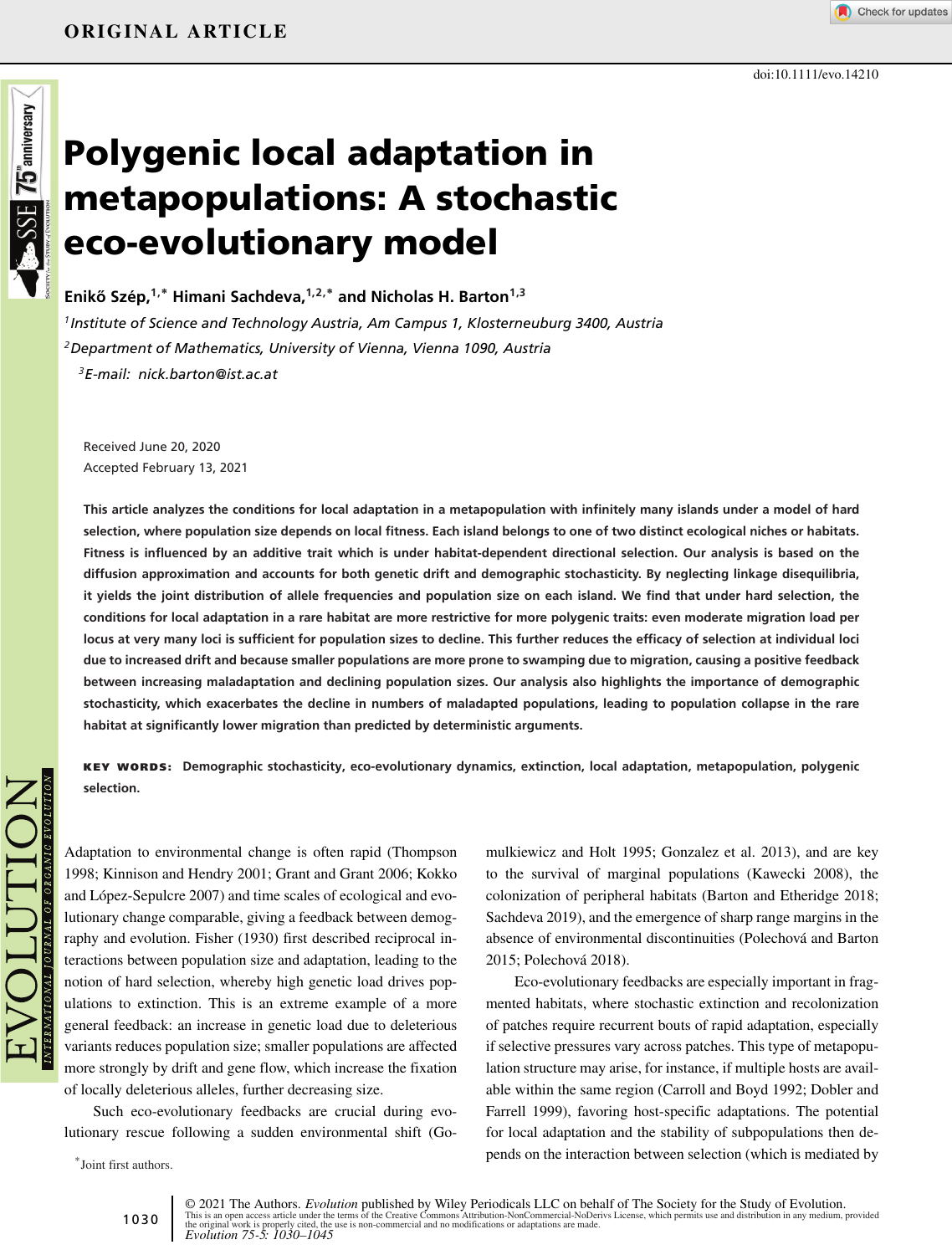the genetic architecture of selected traits), dispersal (which protects populations from inbreeding load and stochastic extinction, but may also introduce maladapted phenotypes), and demography (which is affected by mean genetic fitness, and in turn influences the efficacy of selection).

Previous theory on the persistence of subdivided populations neglects key aspects of this interplay. For instance, Blanquart et al. (2012) analyze conditions for local adaptation in a spatially heterogeneous metapopulation under *soft* selection (i.e., constant population sizes), thus neglecting the feedback between fitness and demography. Ronce and Kirkpatrick (2001) explicitly model the effects of maladaptation on population sizes in a metapopulation with multiple ecologically distinct habitats but neglect all stochasticity. Another approach, exemplified by Hanski and Mononen (2011), considers re-colonization of patches to be instantaneous and extinction to depend deterministically on patch fitness. However, this fails to address how the coupled *stochastic* dynamics of genotype frequencies and population sizes influence extinction thresholds. Conversely, almost all work on stochastic fluctuations in metapopulations neglects natural selection (Lande 1993; Lande et al. 1998; Ovaskainen and Meerson 2010).

A better understanding of the link between maladaptation and extinction also requires genetically realistic eco-evolutionary models. However, at present, most metapopulation models assume one of two extreme architectures (Lion 2018; Govaert et al. 2019): either mutations occur one by one (adaptive dynamics), or there are very many infinitesimal-effect loci (quantitative genetics). While the latter can describe response from standing variation (which often underlies rapid adaptation), with a few exceptions (Ronce and Kirkpatrick 2001; Hanski and Mononen 2011), quantitative genetic models only deal with migration into a *single* population (e.g., Tufto 2001; Chevin et al. 2017; Barton and Etheridge 2018).

Here, we investigate the joint evolution of population size and allele frequencies in a metapopulation consisting of infinitely many islands connected via migration. Each island belongs to one of two different habitats characterized by distinct selection pressures. We ask: when are demographically stable, locally adapted populations maintained within islands belonging to the "rare" or marginal habitat? Conversely, when does maladaptive gene flow from the abundant habitat reduce the rare habitat to a maladapted (and possibly nearly extinct) sink? Understanding evolution in marginal habitats has important implications for range limits and the long-term survival of metapopulations; moreover, local adaptation in marginal habitats may be the first step towards speciation.

A key focus of our work is on how the coupling between population size and mean fitness (hard selection) influences local adaptation and extinctions. Such coupling places severe constraints on the survival and adaptation of interconnected populations: gene flow limits local adaptation not only by overwhelming selection at individual loci but also through the effect of migration load on population size. Segregation of locally maladaptive alleles at many loci at even low frequencies substantially reduces mean fitness, causing lower population numbers, which further impairs selection at individual loci, resulting in a positive feedback between population decline and loss of local adaptation ("migrational meltdown"; see Ronce and Kirkpatrick 2001).

As we demonstrate next, random fluctuations in population size (demographic stochasticity) as well as in allele frequencies (genetic drift) strongly influence thresholds for maladaptation and extinction. Thus, going beyond deterministic analyses by considering both sources of stochasticity within a common framework is crucial for understanding extinction: smaller populations are more prone to fix maladaptive alleles due to genetic drift and swamping from larger populations; this further reduces the fitness and size of small populations, rendering them even more vulnerable to demographic fluctuations and chance extinction, even in parameter regimes where demographic stochasticity *by itself* (i.e., in the absence of maladaptation) is of little consequence.

A second focus is to understand how the feedback between population size and fitness is mediated by the genetic basis of selected traits. In particular, is maladaptation (and possibly extinction) in the rare habitat more or less likely for more polygenic traits? Understanding polygenic local adaptation within subdivided populations is challenging due to statistical associations, that is, linkage disequilibria (LD) between loci. Our theoretical analysis neglects such associations, assuming linkage equilibrium (LE) within demes, and becomes exact in the limit where all processes are much slower than recombination. Thus, LE allows us to work solely with allele frequencies. However, LE does *not* imply that loci evolve independently: under hard selection, evolutionary dynamics of different loci become coupled through their aggregate effects on population size, which in turn influences individual loci via genetic drift.

Our analysis is based on a *diffusion approximation* for the joint stochastic evolution of allele frequencies and population size. The diffusion approximation has been widely used in population genetics (Fisher 1922; Kimura 1955) but remains less prominent in ecology, and has only been used to model stochastic population dynamics, without genetics (e.g., Lande 1993; Mangel and Tier 1993). Our framework incorporates both demographic stochasticity and genetic drift, following Banglawala (2010). The full model requires numerical solution, but explicit analytical predictions are possible in various biologically interesting limits. In order to assess the importance of LE and other assumptions, we compare theoretical predictions against individual-based simulations with a finite number of demes.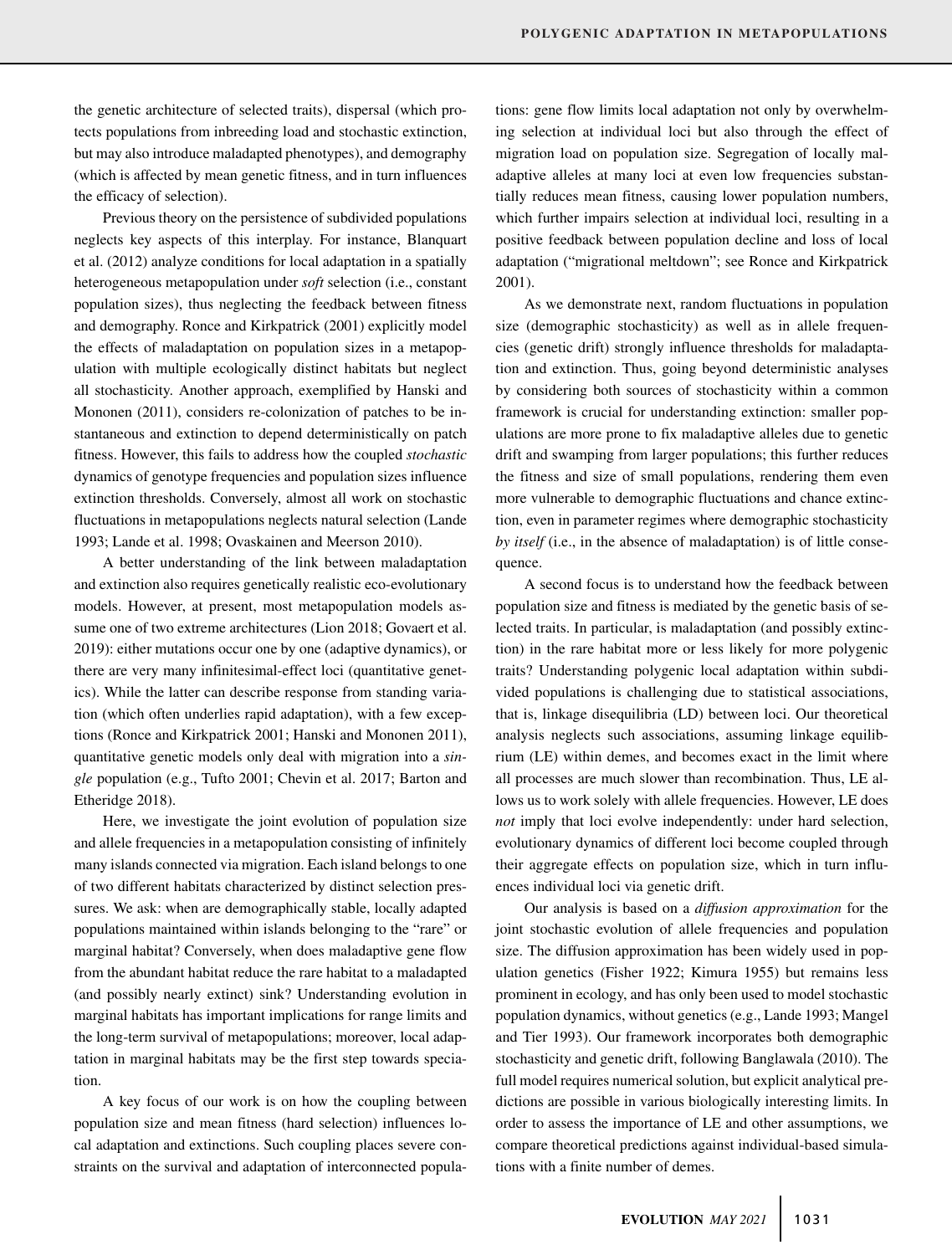# *Model and Methods*

Consider a metapopulation with infinitely many islands (demes) that exchange genes via a common pool. We assume that any island belongs to one of two local habitats, indexed by  $\alpha = 1, 2$ . A fraction  $1 - \rho$  (or  $\rho$ ) of islands belong to the first (or second) habitat. We choose  $\rho < 1/2$ , such that  $\rho$  always denotes the fraction in the rare habitat, indexed as habitat 2 hereafter.

Individuals are haploid and express an additive trait influenced by *L* unlinked, biallelic loci with alternative states denoted by  $X = 0$ , 1. The trait is assumed to be under directional selection toward one or the other extreme: thus, a genotype with all "1" alleles or all "0" alleles has maximum fitness in the first or second habitat, respectively. For simplicity, the maximum possible genetic fitness in either habitat is assumed to be the same. Thus, individual fitness is given by  $exp[-\sum_{j=1}^{L} s_{1,j}(1 - X_j)]$ and  $\exp[-\sum_{j=1}^{L} s_{2,j}X_j]$  in the two habitats, where  $s_{1,j} > 0$  (or  $s_{2,j} > 0$ ) denotes the strength of selection against the locally disfavored allele at locus *j* in habitat 1 (or 2), and  $X_j$  the allelic state at locus *j*.

The life cycle of individuals consists of dispersal, followed by selection and mating. As our focus is on how gene flow influences selected polymorphisms, we neglect other sources of variation. However, the framework easily extends to include mutation. In each generation, individuals migrate with probability *m* into a common pool; migrants from this pool are then evenly redistributed over islands. The assumption of infinitely many islands means that genotype frequencies in the migrant pool are essentially deterministic; in simulations, we model a large but finite number of islands.

We assume hard selection, where population sizes are stochastic but influenced by mean fitness on the island plus local density-dependent regulation: the size  $n_i^*$  on island *i*, after selection and regulation, is a Poisson random variable with mean  $n_i \overline{W}_i e^{r_{0,i}(1-n_i/K_i)}$ . Here,  $r_{0,i} \ge 0$  is the baseline rate of growth,  $K_i$ the baseline carrying capacity,  $n_i$  the population size prior to selection, and  $\overline{W}_i$  the mean genetic fitness on island *i*. For simplicity, we assume  $r_{0,i} = r_0$  and  $K_i = K$  across all islands. The *n*<sup>∗</sup> offspring are formed by randomly sampling 2*n*<sup>∗</sup> parents (with replacement) from the  $n_i$  individuals in proportion to individual fitness, and then creating offspring via free recombination of each pair of parent genotypes. Note that selection is density independent, that is, relative fitness of genotypes is independent of population size.

When selection is strong relative to migration and drift, and the number of loci not very large, populations can adapt to their local habitat, resulting in LD between alleles favored within a habitat. Our theoretical framework, however, assumes that selection per locus and migration are weak compared to recombination, such that LD within a deme (generated by immigration of individuals from differently adapted habitats) is rapidly dissipated and can be neglected. This allows us to consider the coupled dynamics of population size and *L* alleles (rather than  $2^L$  genotypes) while still accounting for stochastic effects via the diffusion approximation.

For weak growth, selection and migration (i.e.,  $r_0$ ,  $s$ ,  $m \ll$ 1), we can use a continuous time approximation for allele frequency and population size dynamics. The size  $n_i$  and the allele frequency  $p_{i,j}$  at the *j*th locus on the *i*th island satisfy the following *coupled* equations (see also Supporting Information Appendix A1 for details):

$$
\frac{\partial n_i}{\partial t} = \left[ r_0 \left( 1 - \frac{n_i}{K} \right) + r_{g,i} \right] n_i + m(\overline{n} - n_i) + \lambda_{n_i}(t) \tag{1a}
$$

$$
\frac{\partial p_{i,j}}{\partial t} = p_{i,j}(1 - p_{i,j}) \frac{\partial r_{g,i}}{\partial p_{i,j}} + m \frac{\overline{n}}{n_i} \left[ \frac{\overline{n} \overline{p}_j}{\overline{n}} - p_{i,j} \right] + \lambda_{p_{i,j}}(t). \tag{1b}
$$

Here,  $r_{g,i}$  is the genetic component of the growth rate (i.e., the log fitness) averaged over all genotypes on island *i*. For the fitness functions described above, we have:  $r_{g,i} = -\sum_{j=1}^{L} s_{1,j} q_{i,j}$ for an island in the first habitat and  $-\sum_{j=1}^{L} s_{2,j} p_{2,j}$  in the second habitat. Here  $p_{i,j}$  and  $q_{i,j} = 1 - p_{i,j}$  denote the frequencies of the "1" and "0" alleles at locus *j* on island *i*.

Note that the dynamics of any one deme are coupled to the dynamics of all other demes via the mean number of immigrants  $m\overline{n}$  and the mean number of immigrant alleles  $m\overline{n}\overline{p}_i$  (at locus *j*) per unit time (where  $\bar{n}$  is the population size and  $\bar{n}$ <sub>*p*j</sub> the number of allele copies per deme, averaged over the metapopulation).

Equation (1a) describes how population size evolves over time on an island in a given habitat. The first term within the square brackets describes logistic growth, and the second describes how growth rates are reduced relative to the baseline  $r_0$ due to habitat-dependent selection against locally disfavored alleles; this term  $r_{g,i}$  couples population sizes to allele frequencies. The second term describes migration, which makes a net positive contribution when the focal deme is smaller than the average  $\overline{n}$  across the metapopulation. The third term  $\lambda_{n}$  (*t*) is an uncorrelated random process with  $\mathbb{E}[\lambda_{n_i}] = 0$  and  $\mathbb{E}[\lambda_{n_i}(t)\lambda_{n_i}(t')] =$  $n_i(t)\delta(t - t')$ , where  $\mathbb{E}[\dots]$  denotes an average over independent realizations. This describes fluctuations of population size due to demographic stochasticity, inherent in reproduction and death. Since the number of offspring is Poisson distributed, the variance of population sizes is just  $n_i(t)$ . Note that the noise term can generate local extinctions even in well-adapted populations: extinction arises from the stochastic dynamics, rather than being imposed arbitrarily.

Equation (1b) describes allele frequency dynamics at locus *j*: the first term corresponds to selection against the locally deleterious allele; the second term describes the effect of migration, which pulls allele frequencies towards the metapopulation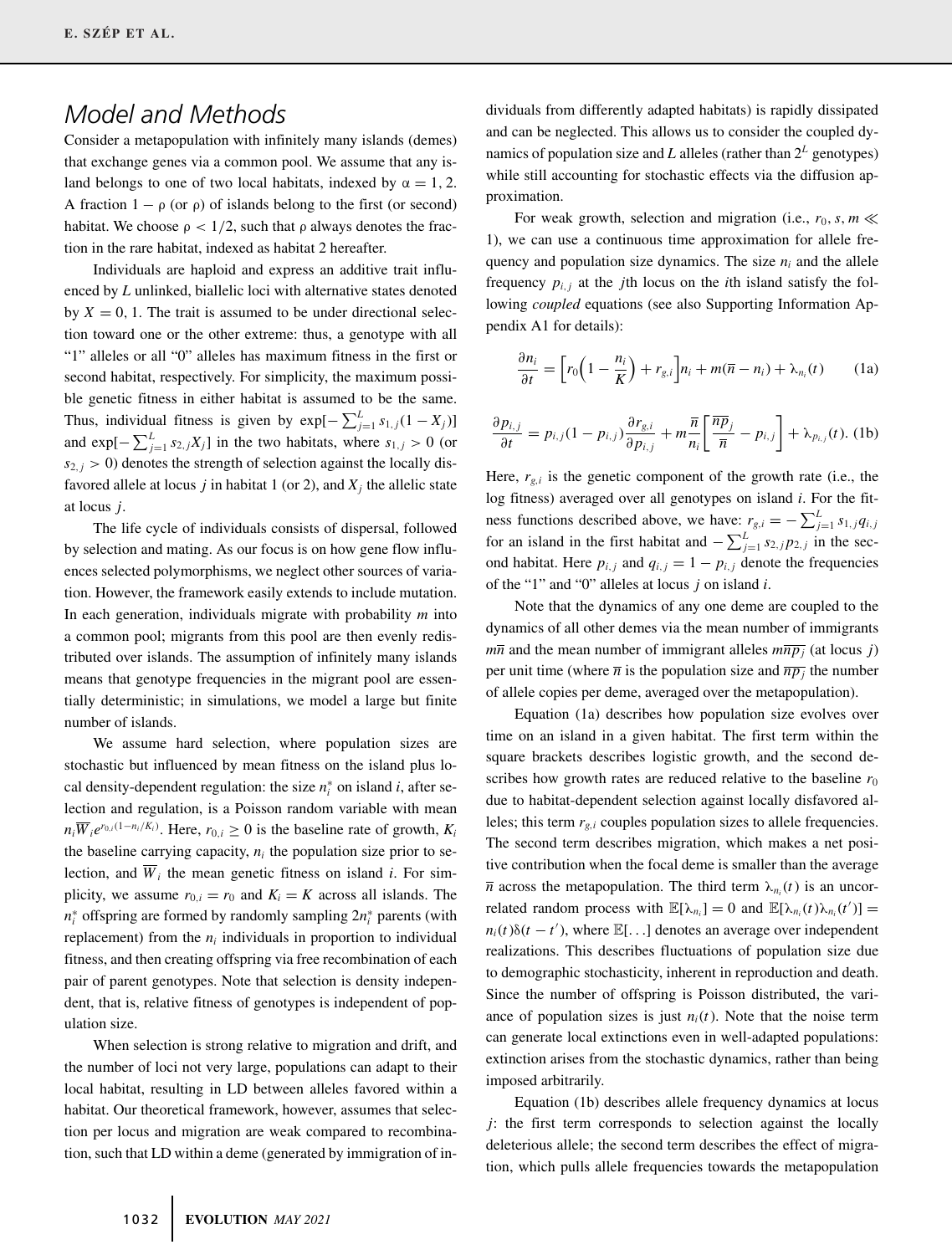average  $(\overline{np}_i/\overline{n})$ , which is the allele frequency in the migrant pool. Islands with larger populations contribute more to the migrant pool; they are also less prone to swamping by maladaptive alleles because the migration term in equation (1b) is inversely proportional to  $n_i$ . This results in a positive feedback: better adapted islands are more populous, send out more migrants and are less affected by incoming, maladapted individuals, maintaining local adaptation more easily. Fluctuations in allele frequencies are described by  $\lambda_{p_{i,j}}(t)$ , which satisfies  $\mathbb{E}[\lambda_{p_{i,j}}] = 0$ and  $\mathbb{E}[\lambda_{p_{i,j}}(t)\lambda_{p_{i,j}}(t')] = [(p_{i,j}(t)q_{i,j}(t))/n_i(t)]\delta(t-t')$  (where  $q(t) = 1 - p(t)$ , as in the haploid Wright-Fisher model.

Equations (1a) and (1b) can be made dimensionless by rescaling population size to the carrying capacity  $K$ , and all evolutionary rates to the baseline growth rate  $r_0$ . This gives the following rescaled parameters (denoted by uppercase letters):  $T = r_0 t$ ,  $M = m/r_0$ ,  $S = s/r_0$ ,  $N = n/K$ , and the new parameter  $\zeta = r_0 K$ , which represents the number of births per unit time at carrying capacity, and hence governs the magnitude of demographic fluctuations. Both scaled and unscaled parameters are tabulated in Table 1.

# **DIFFUSION APPROXIMATION FOR THE JOINT DISTRIBUTION OF ALLELE FREQUENCIES AND POPULATION SIZE**

The time evolution of the joint probability distribution  $\Psi_i(N, p_1, \ldots, p_L)$  of allele frequencies  $\{p_1, \ldots, p_L\}$  and (rescaled) population size *N* on any island in habitat *i* is described by the diffusion approximation, which depends only on the mean and variance of the change in  $N$  and  $\{p\}$  per unit time. For ease of notation, the vector  $(N, p_1, \ldots, p_L)$  is denoted by **x**. We have

$$
\frac{\partial}{\partial \tau} \Psi_i(\mathbf{x}, \tau) = -\frac{\partial}{\partial N} \left[ A_N^{(i)}(\mathbf{x}) \Psi_i(\mathbf{x}) \right] + \frac{1}{2\zeta} \frac{\partial^2}{\partial N^2} [B_N(\mathbf{x}) \Psi_i(\mathbf{x})] \n- \sum_{j=1}^L \frac{\partial}{\partial p_j} \left[ A_{p_j}^{(i)}(\mathbf{x}) \Psi_i(\mathbf{x}) \right] \n+ \frac{1}{2\zeta} \n\sum_{j=1}^L \frac{\partial^2}{\partial p_j^2} \left[ B_{p_j}(\mathbf{x}) \Psi_i(\mathbf{x}) \right]
$$
\n(2)

$$
A_N^{(i)}(\mathbf{x}) = [1 - N + R_{g,i}]N + M(\bar{N} - N)
$$
  
\n
$$
A_{p_j}^{(i)}(\mathbf{x}) = p_j(1 - p_j)\frac{\partial R_{g,i}}{\partial p_j} + M\frac{\bar{N}}{N}\left[\frac{\overline{N p_j}}{\bar{N}} - p_j\right]
$$
  
\n
$$
B_N(\mathbf{x}) = N \qquad B_{p_j}(\mathbf{x}) = \frac{p_j(1 - p_j)}{N}.
$$

The equation is expressed in terms of rescaled parameters and  $\zeta = r_0 K$  (see above). Here,  $A_N^{(i)}$  and  $A_{p_j}^{(i)}$  specify the expected rate of change of the population size and allele frequencies on an island in habitat *i* (see also eq. 1), and  $B_N$  and  $B_p$  the

| Table 1. Key notation.                   |                                                                                                                                                                                                               |
|------------------------------------------|---------------------------------------------------------------------------------------------------------------------------------------------------------------------------------------------------------------|
|                                          | Fraction of islands in the rare habitat; fraction in the common habitat is $1 - \rho$ (where $\rho < 1/2$ )                                                                                                   |
| $r_{0,i}$                                | Baseline growth rate on island <i>i</i> ; $r_{0,i} = r_0$ for all <i>i</i>                                                                                                                                    |
|                                          | Baseline carrying capacity of island $i$ ; $K_i = K$ for all <i>i</i>                                                                                                                                         |
|                                          | Number of loci influencing the additive trait                                                                                                                                                                 |
|                                          | Coefficient of selection against the locally distavored allele at locus j in habitat i                                                                                                                        |
| E                                        | Fraction of individuals that migrate                                                                                                                                                                          |
| Ë,                                       | Population size on island i                                                                                                                                                                                   |
| $p_{i,j}$                                | Frequency (of the "1" allele) at locus j on island i; $q_{i,j} = 1 - p_{i,j}$                                                                                                                                 |
| r <sub>g,i</sub>                         | Genetic component of growth rate (i.e., log fitness) averaged over all genotypes on island i; given by $-\sum_{j=1}^{t} s_{i,j}q_{i,j}$ and $-\sum_{j=1}^{L} s_{i,j}p_{i,j}$ for islands                      |
|                                          | in first and second habitats, respectively                                                                                                                                                                    |
| $\overline{n}, \overline{np}_i$          | Mean population size and mean number of "1" alleles at locus j per deme, averaged over all islands                                                                                                            |
| $\mathbb{E}_i(n)$ , $\mathbb{E}_i(np_i)$ | Expected population size and expected number of "1" alleles at locus j for a deme in habitat i, obtained by integrating over the equilibrium joint<br>distribution for population size and allele frequencies |
| Scaled parameters                        |                                                                                                                                                                                                               |
| $N = n/K$                                | Population size scaled by carrying capacity                                                                                                                                                                   |
| $S = s/r_0, M = m/r_0$                   | Selection coefficient, migration rate scaled by intrinsic growth rate                                                                                                                                         |
| $\zeta = r_0 K$                          | Average number of births per unit time at carrying capacity; the strength of demographic fluctuations is inversely proportional to $\xi$                                                                      |
|                                          |                                                                                                                                                                                                               |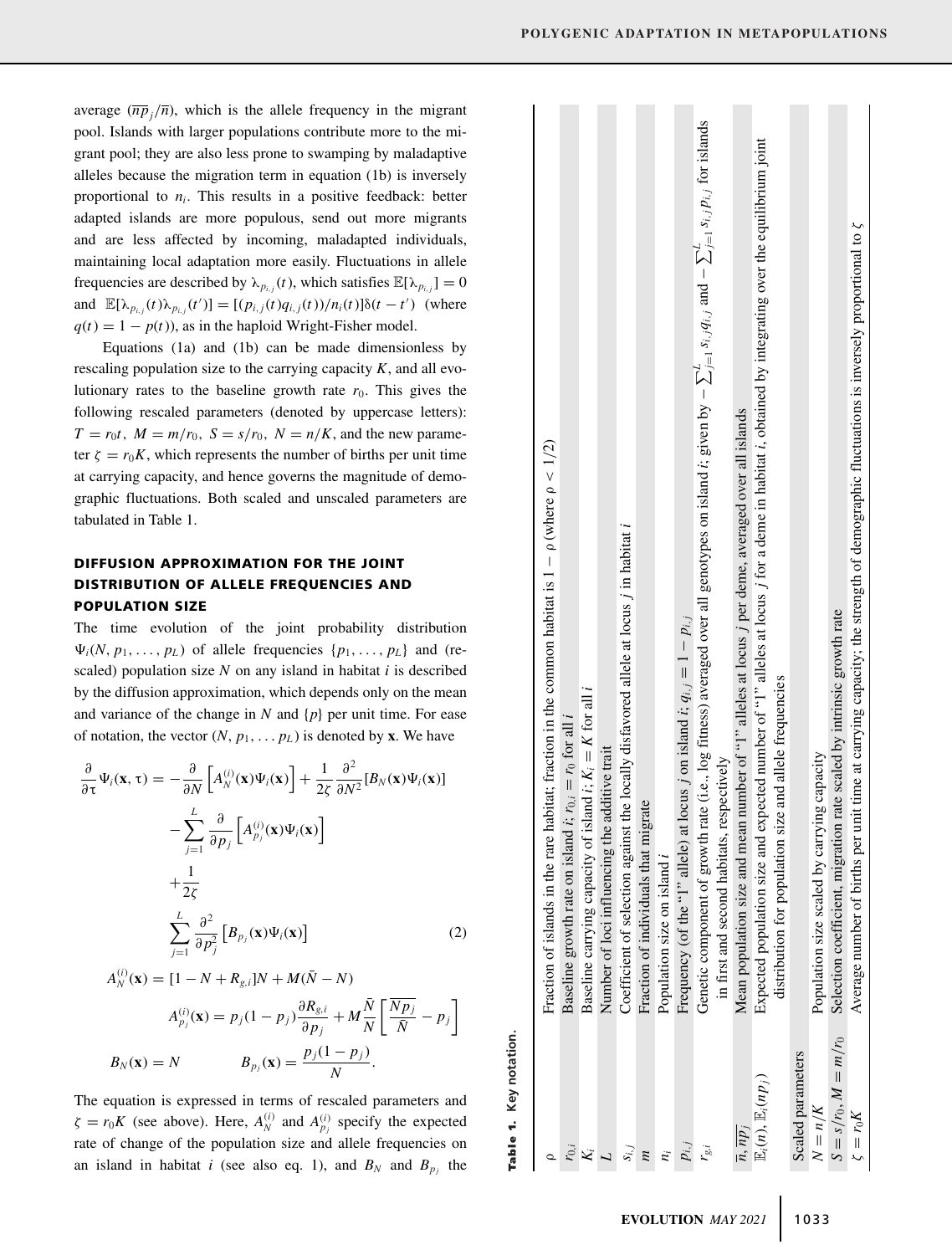variance of the change per unit time (which is independent of habitat). The dependence on the local habitat arises only through the average log fitness  $R_{g,i} = r_{g,i}/r_0$ , given by  $-\sum_{j=1}^{L} S_{1,j} q_j$  and  $-\sum_{j=1}^{L} S_{2,j} p_j$  in the first and second habitats, respectively.

In principle, equation (2) can be numerically integrated to obtain the joint distribution of *N* and  $\{p_i\}$  through time. However, we focus on the stationary (equilibrium) distribution. This depends on the numbers and genetic composition of the migrant pool, which is determined by the average number of individuals  $\overline{N}$  and allele copies  $\{\overline{Np_j}\}$  (for each locus) across the metapopulation. The stationary distribution on any island in habitat *i* is given by (see Supporting Information Appendix A2 for details):

$$
\Psi_i(N, \{p_j\}|\overline{N}, \{\overline{Np_j}\}) = \frac{1}{Z} N^{2\zeta M \overline{N} - 1} e^{-\zeta[(1-M) - N]^2} e^{2\zeta N R_{g,i}} \n\prod_{j=1}^{L} p_j^{2\zeta M \overline{N} p_j - 1} (1 - p_j)^{2\zeta M (\overline{N} - \overline{N} p_j) - 1}, (3)
$$

where *Z* is the normalization constant.

## **NUMERICAL SOLUTION FOR THE EQUILIBRIUM**

The state of each deme is determined by the average number of immigrant individuals  $m\overline{N}$  and of immigrant alleles  $m\{\overline{Np_i}\}\$  (at each locus *j*) per unit time. Given these, we can find the expected numbers and allele frequencies  $\{\mathbb{E}_i[N], \mathbb{E}_i[Np_j]\}$  on an island within habitat *i*, by integrating over the stationary distribution (eq. 3). Here, the expectations E[ ] can be thought of as averages for a *given* island, obtained by averaging over replicate metapopulations (or simulations) or over uncorrelated timepoints at equilibrium within a single simulation. The crucial point is that at equilibrium, the average across all demes in the metapopulation at any instant (denoted by  $\overline{\phantom{a}}$ ) must equal the weighted sum of expected values across habitats (Rouhani and Barton 1993). Thus,

$$
\overline{N} = (1 - \rho)\mathbb{E}_1[N] + \rho\mathbb{E}_2[N],
$$
  
\n
$$
\overline{N p_j} = (1 - \rho)\mathbb{E}_1[N p_j] + \rho\mathbb{E}_2[N p_j].
$$
\n(4)

Equilibria are located by starting at an arbitrary  $\{\overline{N}, \overline{N}p_i\}$ , calculating  $\{\mathbb{E}_i[N], \mathbb{E}_i[N_{p_i}]\}$  using equation (3), then computing the new  $\{\overline{N}, \overline{Np_i}\}$  using equation (4), and iterating until a fixed point. With this procedure, either a polymorphism is found, or one or other allele is fixed. In principle, this procedure simultaneously yields the equilibrium population size and allele frequencies at all the *L* loci (which may have different effect sizes and hence attain different frequencies). However, iterating over an  $L + 1$ -dimensional space is computationally intensive. We thus restrict attention to the case with effect sizes equal at all loci, such that  $S_{1,j} = S_1$  and  $S_{2,j} = S_2$  for all *j*. Then, we need to find only the fixed point  $\{\overline{N}, \overline{Np}\}.$ 

In principle, populations may evolve toward different equilibria depending on their initial state. However, we find that outcomes are largely insensitive to initial frequencies (unless these are very extreme) except when migration rates are close to the threshold for loss of polymorphism and  $LS \gtrsim 1$ . Here, we will show the equilibrium that is attained starting with maximal genetic variation in each population (allele frequency 0.5 at each locus).

The above procedure for finding equilibria is exact, given the diffusion approximation which, however, relies on three assumptions. First, we assume all processes to be sufficiently slow  $(r_0, m, s \ll 1)$  that a continuous time approximation (eq. 1) is valid. Second, we assume infinitely many demes, such that mean population size and allele frequency over the metapopulation exhibit negligible fluctuations, even though within any one deme, they follow a distribution (eq. 3). This allows us to treat the migrant pool as deterministic, and completely characterized by  $\overline{N}$ and  $\overline{N}p_i$ . Finally, we assume that demes are in LE, that is, LD between locally adaptive alleles at different loci is negligible. This final assumption is justified when recombination is much faster than other processes, that is, as the unscaled parameters *s*,  $m, r_0 \rightarrow 0$ . We investigate the sensitivity of our results to each of these assumptions using individual-based simulations in the Supporting Information (Appendix C), but focus on the most critical assumption, namely that of LE, in the main text.

As the full model involves several parameters, and calculating the joint distribution requires a numerical solution for  $\overline{N}$  and  $\overline{Np}$ , it is useful to consider some simpler limits. We first consider population dynamics in the absence of selection  $(S_1 = S_2 = 0)$ , and examine how demographic stochasticity and migration affect metapopulation survival. We then introduce selection, but assume that it is weak relative to the baseline growth rate, that is,  $Ls_i \ll r_0$  or  $LS_i \ll 1$ ; we also neglect demographic stochasticity. In this "soft selection" limit, population sizes are decoupled from fitnesses and both well-adapted and maladapted demes are at carrying capacity.

We then consider scenarios where selection against maladapted genotypes is strong enough to affect population dynamics, that is,  $LS_1$ ,  $LS_2 \sim 1$  (for equal-effect loci) resulting in "hard selection," wherein less fit populations are smaller and may even go extinct. We examine hard selection using the equilibrium distribution  $\psi(N, p_1, \dots, p_L)$  derived above, as well as a simpler "semideterministic" approximation that accounts for genetic drift but neglects demographic stochasticity, and treats population sizes as depending deterministically on mean fitnesses. In the main article, we focus on symmetric selection across habitats  $(S_1 = S_2 = S)$ ;  $S_1 \neq S_2$  is considered in Supporting Information Appendix B.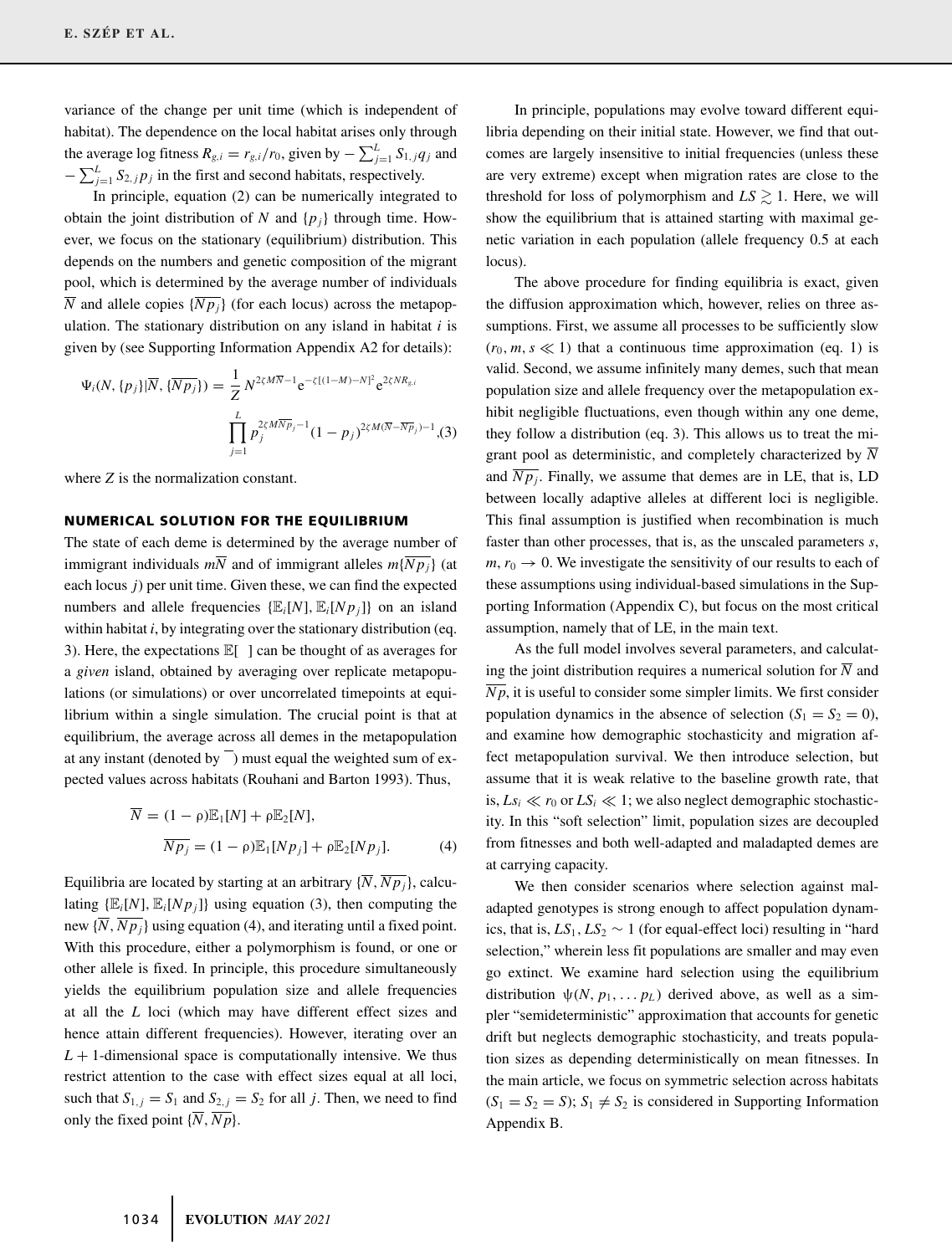

Figure 1. Deme sizes in the purely demographic model with no selection. (A) The migration threshold  $M_{crit}$ , below which the entire **metapopulation goes extinct due to demographic fluctuations, versus**  $\zeta = r_0 K$ **. The threshold**  $M_{crit}$  **falls exponentially with increasing**  $\zeta$ **. Points show results of the diffusion approximation; the solid line depicts the large** *ζ* **approximation:**  $M_{crit} \approx e^{-\zeta}/(2\sqrt{\pi\zeta})$ **. (B) Probability** distribution  $\psi[N]$  of the scaled population size  $N=n/K$  (integrated over intervals of width  $\Delta N=0.02$ ), obtained from the diffusion approximation, for various  $\zeta$ , for  $\zeta M = 0.05$ . The migration rate M is reduced as  $\zeta$  is increased, to keep 2 $\zeta M = Km$  fixed. The fraction of **nearly extinct demes falls with increasing ζ. Diffusion approximation predictions are obtained from eq. S5 of the Supporting Information.**

# *Results*

# **EFFECT OF DEMOGRAPHIC STOCHASTICITY AND MIGRATION IN THE ABSENCE OF SELECTION**

Consider a scenario with no selection, such that population sizes are independent of allele frequencies, and only affected by demographic fluctuations and migration. Although individual demes fluctuate,  $\overline{N}$  over the metapopulation evolves deterministically. Demes are coupled through  $\overline{N}$ , which determines the expected number of immigrants per deme. Using equation (3), we can derive the distribution  $\psi[N|\overline{N}]$  of population sizes *N*, conditioned on  $\overline{N}$  (Supporting Information Appendix A3). The expected population size,  $\mathbb{E}(N|\overline{N})$  in any deme, given  $\overline{N}$ , is obtained by integrating over  $\psi[N|\overline{N}]$ , and then equating  $\mathbb{E}(N|\overline{N}) = \overline{N}$ . This yields one or more equilibria for  $\overline{N}$ .

There is always an equilibrium at  $\mathbb{E}(N) = \overline{N} = 0$ , which corresponds to extinction of the whole metapopulation. Above a critical migration rate  $M_{crit}$ , there may also be an equilibrium with  $\overline{N} > 0$ . This  $M_{crit}$  is the migration rate at which the equilibrium  $\overline{N} = 0$  becomes unstable (Supporting Information Appendix A3). Figure 1A shows that the  $M_{crit}$  required for metapopulation survival decreases exponentially:  $M_{crit} \approx e^{-\zeta}/(2\sqrt{\pi\zeta})$  as  $\zeta = r_0 K$  increases.

Above this migration threshold, the metapopulation survives as a whole; however, individual islands undergo extinctions and recolonizations if the average number of immigrants is small, that is, for  $2\zeta M\overline{N} = 2m\overline{n} < 1$ , which corresponds to  $2\zeta M \lesssim 1 +$  $\frac{1}{2\zeta} + \cdots$  (Supporting Information Appendix A3). In this case, the distribution of  $N$  is bimodal (Fig. 1B): a fraction of demes is near extinction, whilst the remainder have population sizes normally distributed around  $N = 1 - M$  (i.e.,  $n = K(1 - m/r_0)$ ), with variance  $1/2\zeta = 1/(2r_0K)$ . The fraction of nearly extinct demes falls with increasing ζ , for a given 2ζ*M* (Fig. 1B). For migration rates that are still higher  $(2\zeta M \gg 1)$ , individual demes never go extinct and exhibit essentially deterministic dynamics.

The parameter  $\zeta = r_0 K$  thus governs the extent of demographic stochasticity: it determines the threshold for global extinction (Fig. 1A), the probability of local extinctions (Fig. 1B), as well as the variance of population numbers around carrying capacity (among occupied demes). Henceforth, we consider growth rates and carrying capacities that are sufficiently high (i.e.,  $\zeta =$  $r_0K \gg 1$ ) that local extinctions in the *absence* of maladaptation are exceedingly unlikely. However, even for  $\zeta \gg 1$ , maladapted populations may be affected by demographic stochasticity and become extinct.

### **SOFT SELECTION (CONSTANT POPULATION SIZE)**

We next introduce selection, but assume that the evolutionary change it effects is slow compared to population growth (i.e.,  $LS \ll 1$ ), and that  $\zeta = r_0 K \gg 1$  (as above). Then the model reduces to the classical infinite island model with soft selection (Wright 1932), where population sizes are fixed at carrying capacity  $(n = K)$  on each island. Unlike in the case with hard selection, allele frequencies at different loci evolve independently under soft selection (assuming LE) because genetic drift at any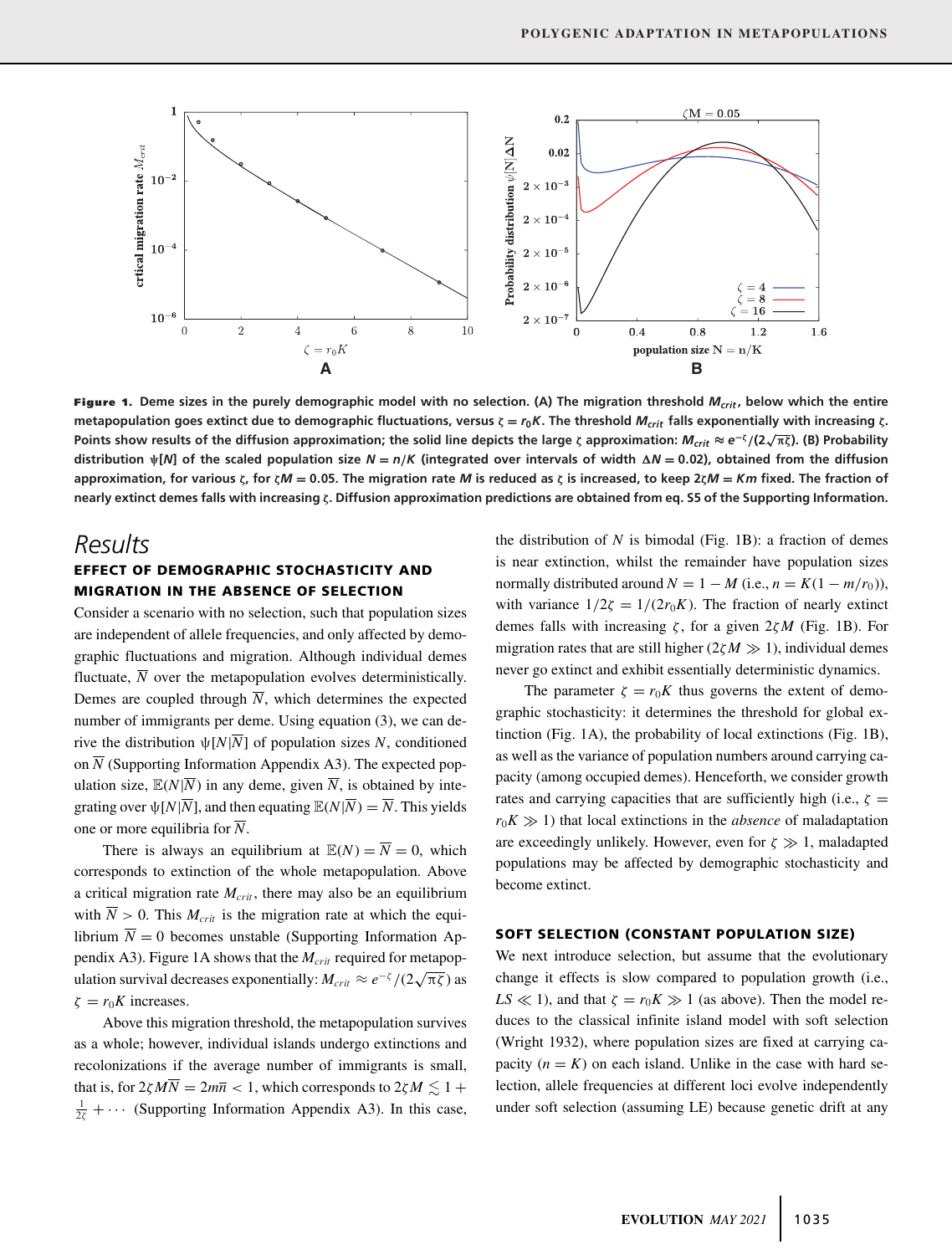

**Figure 2. Local adaptation under soft selection. (A) Expected allele frequencies in the two habitats (dashed), and the overall mean over the metapopulation (solid), versus**  $Ks$ **, as obtained from the diffusion. The fraction of demes in the rare habitat is**  $\rho = 0.3$ **, the** average number of migrants per generation is  $Km = 8$ ; selection is symmetric:  $s_1 = s_2 = s$ . (B) The critical selection coefficient  $Ks_c$ , above which a polymorphic equilibrium with  $0 < \overline{p} < 1$  can be maintained, as a function of *Km*, the average number of migrants exchanged between demes, for various  $\rho$ . Points show the diffusion prediction; lines show the approximation  $Ks_{{\sf c}}=\frac{1}{2}\log(\frac{1-\rho}{\rho})+Km(1-2\rho).$  Allele **frequencies under soft selection are obtained from the diffusion approximation by using equation (S6) in the Supporting Information.**

locus just depends on a fixed population size, and not on adaptation at other loci. Thus, we need only consider the allele frequency distribution  $\psi[p]$  at one locus: this was first derived by Wright (1932), and also emerges from the joint distribution in equation (3) (Supporting Information Appendix A4). This is also the basis of Blanquart et al.'s (2012) single-locus analysis.

The expected allele frequency  $\mathbb{E}(p|\overline{p})$  in a deme, given the mean  $\bar{p}$  in the migrant pool, is obtained by integrating over  $\psi[p]$ (Supporting Information Appendix A4). Allele frequencies in different demes are coupled via the mean allele frequency,  $\bar{p}$ , among migrants: within any deme, migration pulls the expected allele frequency toward  $\bar{p}$ , whereas selection drives  $\mathbb{E}_{1}[p]$  toward 1 (or  $\mathbb{E}_2[p]$  toward 0). Since all demes have equal sizes, they contribute equally to the migrant pool. Thus at equilibrium, we have  $\overline{p} = (1 - \rho) \mathbb{E}_1(p|\overline{p}) + \rho \mathbb{E}_2(p|\overline{p})$ , which allows us to numerically find the equilibrium allele frequency in each habitat and across the metapopulation (Fig. 2A).

There are always equilibria corresponding to  $\overline{p} = 1$  or  $\overline{p} = 0$ (i.e., when the whole metapopulation is fixed for one or other allele). A polymorphic equilibrium (with  $0 < \overline{p} < 1$ ) can be maintained when selection exceeds a threshold  $s_c$  (Fig. 2A), such that alleles favored in the rare habitat can invade. As selection becomes stronger, the different habitats approach fixation for different alleles. Thus, both habitats may be simultaneously adapted only if  $s > s_c$ . For  $s < s_c$ , alleles that confer a selective advantage in the common habitat fix across the entire metapopulation. Interestingly, the critical selection strength  $s_c$  approaches a nonzero value as  $m \to 0$  (Fig. 2B) as long as one habitat is rarer than the other. Thus, this bias toward alleles favored in the common habitat persists even in the limit of very low migration, for which we would have (erroneously) expected allele frequencies in different demes to evolve independently.

To understand the dependence of  $s_c$  on  $m$ , it is useful to first consider a purely deterministic analysis, which ignores genetic drift (and thus requires  $Ks$ ,  $Km \gg 1$ ). This predicts that polymorphism can only be maintained above a critical selection coefficient  $s_c = m(1 - 2\rho)$  (Supporting Information Appendix A4), where  $\rho$  is the fraction of demes in the rare habitat. However, as  $s \rightarrow s_c$ , we expect  $\overline{q} \rightarrow 0$  and thus  $Km\overline{q} \rightarrow 0$  (Fig. 2A). In other words, irrespective of how large *Km* is, near the threshold for loss of polymorphism, the numbers of alleles (of the rarer type) entering any deme will be very low and subject to random fluctuations due to drift. Thus the deterministic prediction only provides a lower bound on the true  $s_c$ , as drift will further erode polymorphism.

In the opposite limit of low migration  $(Km \rightarrow 0)$ , loci will be near fixation for one or other allele, making it necessary to account for drift. The rates of fixation toward and away from an allele with advantage *s*, at frequency  $\bar{p}$  in the migrant pool, are in the ratio  $\sim (\overline{p}/\overline{q})e^{2Ks}$ , such that the expected frequency of the favored allele in the deme is  $\overline{p}e^{2Ks}/(\overline{p}e^{2Ks} + \overline{q})$  (Supporting Information Appendix A4). Thus, with  $s_1 = s_2 = s$ , the metapopulation reaches an equilibrium at

$$
\overline{p} = (1 - \rho) \frac{\overline{p}e^{2Ks}}{\overline{p}e^{2Ks} + \overline{q}} + \rho \frac{\overline{p}}{\overline{p} + \overline{q}e^{2Ks}}.
$$
(5)

A polymorphic equilibrium at  $\overline{p} = \frac{(1-p)e^{2Ks}-p}{e^{2Ks}-1}$  becomes possible if  $Ks > Ks_c$  where  $Ks_c = \frac{1}{2} \log(\frac{1-\rho}{\rho})$  (in the  $Km \to 0$  limit). Thus, even in the limit of very low migration, selection must exceed a critical threshold to prevent swamping of locally favored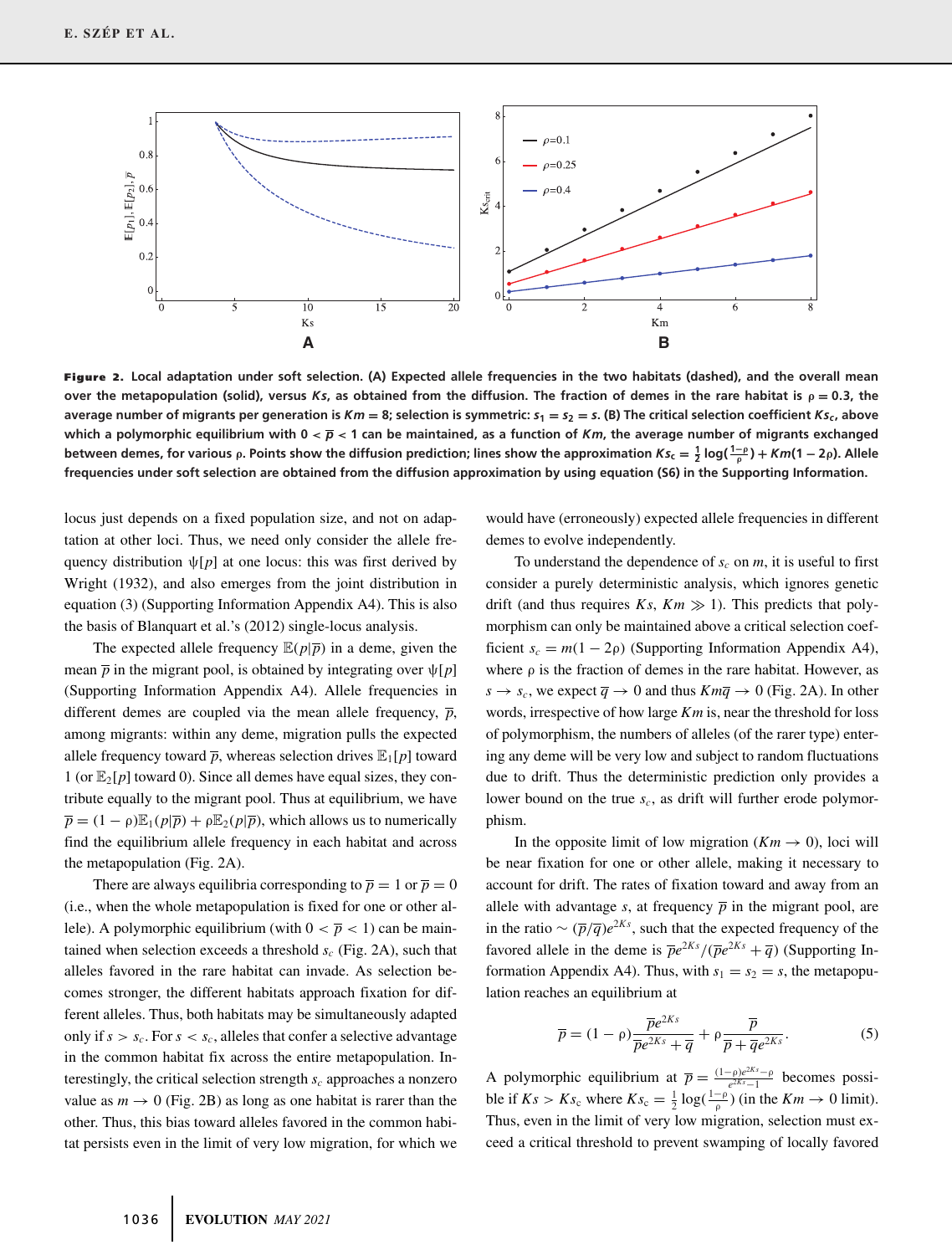alleles in the rare habitat. Note that this effect is not captured by the deterministic analysis above (which erroneously predicts  $s_c \rightarrow 0$  as  $m \rightarrow 0$ ).

Numerically computing the equilibrium allele frequency, we find that the threshold  $s_c$  increases linearly with  $m$  (points in Fig. 2B). This is approximated by:  $Ks_c \approx \frac{1}{2} \log(\frac{1-\rho}{\rho}) + Km(1-\rho)$ 2ρ) (solid lines in Fig. 2B), where the first term is the  $Km \to 0$ prediction (which accounts for drift) and the second term the corresponding deterministic prediction (which neglects drift).

#### **HARD SELECTION**

When net selection against maladapted phenotypes is comparable to the baseline growth rate, that is,  $Ls \sim r_0$  or  $LS \sim 1$  (assuming *L* equal-effect loci), changes in mean fitness have a substantial effect on population size, and maladapted populations are prone to extinction. Selection at *individual* loci need not be strong: typical effect sizes may be small enough (i.e.,  $\zeta S = Ks \le 1$ ) that drift can degrade adaptation at individual loci. However, if the number of loci *L* affecting fitness is large, selection, in aggregate, is strong. If local adaptation is to be possible even in large populations, then migration must be weak relative to selection per locus, that is,  $M(1 - 2\rho) < S$ . Further, we assume  $\zeta = r_0 K \gg 1$ , so that local extinctions in the absence of maladaptation are highly improbable.

In the following, we use the joint distribution (eq. 3) to identify the conditions under which locally adapted, stable populations are maintained in both habitats. We first analyze two examples in detail to illustrate the qualitatively different outcomes under weak vs. strong coupling (feedback) between population size and mean fitness (Fig. 3). We also compare theoretical predictions (which assume LE) with the results of individual-based simulations for these two examples, to clarify when LD can be neglected and the diffusion approximation becomes accurate (Fig. 4). We then explore more generally how critical migration (or selection) thresholds for local adaptation depend on demographic stochasticity, the number of selected loci, and the fraction of the rare habitat.

Figure 3 shows how polygenic adaptation collapses within the rare habitat as migration increases above a critical value in a scenario with weak coupling between population size and mean fitness, that is,  $LS < 1$  (Fig. 3A and B) and in a strong coupling, that is,  $LS > 1$  scenario (Fig. 3C and D). Figure 3 shows theoretical predictions for the expected allele frequencies and population sizes in the two habitats, as well as the distribution of population sizes in the rare habitat (insets). Figure 4 compares theoretical predictions with results of individual-based simulations.

In both strong and weak coupling scenarios, alternative alleles are close to fixation in either habitat at low migration. As *M* increases, the frequency of the locally favored allele (Fig. 3A and D) and the expected population size *N* (Fig. 3B and D) decline in both habitats due to increasing migration load. At a critical migration rate  $M_c$ , the rarer allele is lost, the population in the rare habitat crashes, and the overall  $\overline{N}$  falls to a minimum. For  $LS > 1$ , the loss of local adaptation results in near extinction of the (maladapted) deme, while with weak coupling  $(LS < 1)$ , completely maladapted demes survive at a finite fraction of carrying capacity.

As  $M$  increases beyond  $M_c$ , populations in the rare habitat increase marginally, signifying that this habitat is now a maladapted demographic sink. The emergence of source-sink dynamics at high *M* causes numbers in the common habitat to decline slightly with *M*. This is outweighed by the faster increase in numbers in the rare habitat, resulting in a slight increase in overall  $\overline{N}$  at large *M*. There is another migration threshold below which the whole metapopulation collapses because colonization is too rare (Fig. 1A); however, this threshold is negligibly small ( $\sim e^{-\zeta}/(2\sqrt{\pi\zeta})$ ) for large  $\zeta$  (here,  $\zeta = 40$ ), and is not visible here.

Figure 3B and D also depicts how the distribution ψ[*N*] of the (scaled) population size in the rare habitat changes across the threshold  $M_c$  (insets). With weak coupling  $(LS < 1)$ , population sizes are approximately normally distributed about a nonzero expected value E[*N*] irrespective of local adaptation, that is, for both  $M < M_c$  and  $M > M_c$  (inset, Fig. 3B). Further,  $\mathbb{E}[N] \sim 1 LSE[p]$ , where  $E[p]$  is the expected allele frequency of the locally deleterious allele in the rare habitat. By contrast, with strong coupling (i.e.,  $LS > 1$ ), the distribution is bimodal for  $M \leq M_c$ (i.e., when the rare habitat is locally adapted): a small fraction of demes is nearly extinct and the remaining have numbers that are approximately normally distributed around  $\mathbb{E}[N] \sim 1 - L \mathbb{S} \mathbb{E}[p]$ . The fraction of nearly extinct demes in the rare habitat increases on approaching *Mc* (solid vs. dashed distribution, inset Fig. 3D). Above the threshold  $M_c$ , the distribution collapses to a single peak at  $N = 0$  (i.e., all demes are nearly extinct) and decays exponentially with *N*. The threshold for loss of local adaptation is sharper for larger *LS*—a finding that we clarify next.

The theoretical results shown in Figure 3 are based on the joint distribution of population size and allele frequencies (eq. 3), derived by neglecting LD. As discussed above, we expect LD to be negligible and our analytical predictions to hold exactly in the limit where recombination is much faster than all other processes. This corresponds to taking the limit *s*,  $m, r_0 \rightarrow 0, K \rightarrow$  $\infty$ , while holding the *scaled* parameters  $S = s/r_0$ ,  $M = m/r_0$  and  $\zeta = r_0 K$  fixed.

To test this expectation, we compare theoretical predictions for the expected allele frequency in the rare habitat with individual-based simulations where the unscaled parameters  $r_0$ , *s* and *m* are progressively reduced and the carrying capacity *K* increased, while holding fixed the scaled parameters  $\zeta = r_0 K$ ,  $S = s/r_0$ , and  $M = m/r_0$  (note that the equilibrium is fully determined by scaled parameters under LE). These comparisons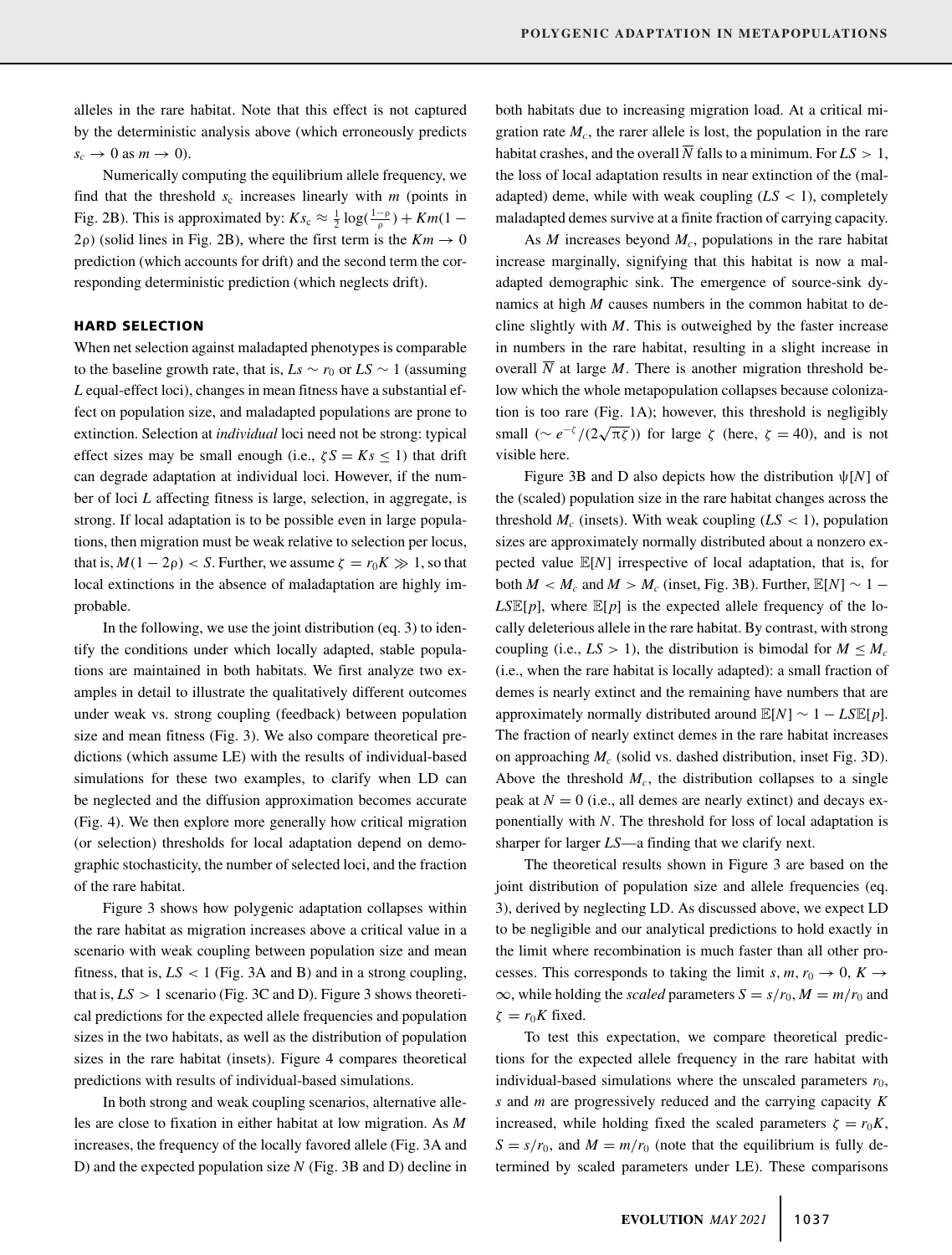

**Figure 3. Loss of local adaptation at a critical migration rate under hard selection. Expected allele frequencies of the "1" allele (left panels), which is favored in the common habitat and disfavored in the rare habitat, and expected population sizes (right panels) versus** scaled migration rate  $M = m/r_0$ , for (A)-(B) weak coupling (S = 0.05, LS = 0.5) and (C)-(D) strong coupling (S = 0.2, LS = 2) between population size and mean fitness. The number of selected loci is  $L = 10$  and selection is symmetric, with  $S_1 = S_2 = S = s/r_0$  at each locus; the rare habitat comprises 30% of demes ( $\rho = 0.3$ ) and  $\zeta = r_0 K = 40$ . The plots show the expected allele frequencies and sizes in the rare **and common habitat (blue, red) as well as the mean** *p* **and** *N* **across the whole metapopulation (black). For both weak coupling (i.e.,** *LS* **< 1 in (A) and (B)) and strong (i.e.,** *LS* **> 1 in (C) and (D)), there is a critical migration threshold,** *Mc* **, above which alleles favored in the rare habitat are lost from the metapopulation. The insets in (B) and (D) depict the probability distribution ψ[***N***] of population sizes in the** rare habitat (integrated over intervals of width  $\Delta N = 0.02$ ) for  $M < M_c$  (solid line, corresponding to  $M = 0.005$  in B and  $M = 0.014$  in D),  $M \sim M_c$  (dashed line, corresponding to  $M = 0.013$  in B and  $M = 0.0219$  in D), and  $M > M_c$  (dotted line, corresponding to  $M = 0.021$  in B and  $M = 0.03$  in D). For weak coupling,  $\psi[N]$  peaks at a nonzero N, irrespective of M. For strong coupling,  $\psi[N]$  is bimodal for  $M \lesssim M_c$ , with **one peak close to** *<sup>N</sup>* **<sup>=</sup> 0 (corresponding to nearly extinct demes) and the other peak at** *<sup>N</sup>* **<sup>∼</sup> <sup>1</sup> <sup>−</sup>** *LS*E**[***p***] (corresponding to a well-adapted** demes). For  $M > M_c$ , the second peak disappears and the distribution is concentrated at  $N = 0$  (all demes nearly extinct). All plots are **obtained from the diffusion approximation by numerically determining fixed points (eqs. 3 and 4) using the joint distribution [***N***,** *p***].**

(Fig. 4) show that the migration threshold for loss of local adaptation in simulations can be significantly higher than the theoretical *Mc* if *LS* is high (Fig. 4B). High values of *LS* correspond to high values of *Ls*, which governs the extent to which the *effective* migration rate of a deleterious allele is reduced due to its genetic background, when the two habitats are nearly fixed for alternative alleles at multiple loci (see also Supporting Information Appendix C). However, as expected, the critical migration threshold in simulations converges to the theoretical prediction (for a given set of scaled parameters  $\zeta$ , *S*, *M*) as evolutionary and ecological processes become weaker  $(r_0, s, m \rightarrow 0)$  relative to recombination. Note that for  $LS < 1$  (Fig. 4A), the allele frequencies in individual-based simulations are very close to the theoretical (LE) prediction for all  $r_0$ , suggesting that LD is already negligible even for the highest value of  $r_0$  (red). The minor discrepancy between simulations and theory in this case is due to the relatively few demes in the simulation, and vanishes as we simulate metapopulations with more demes (results not shown).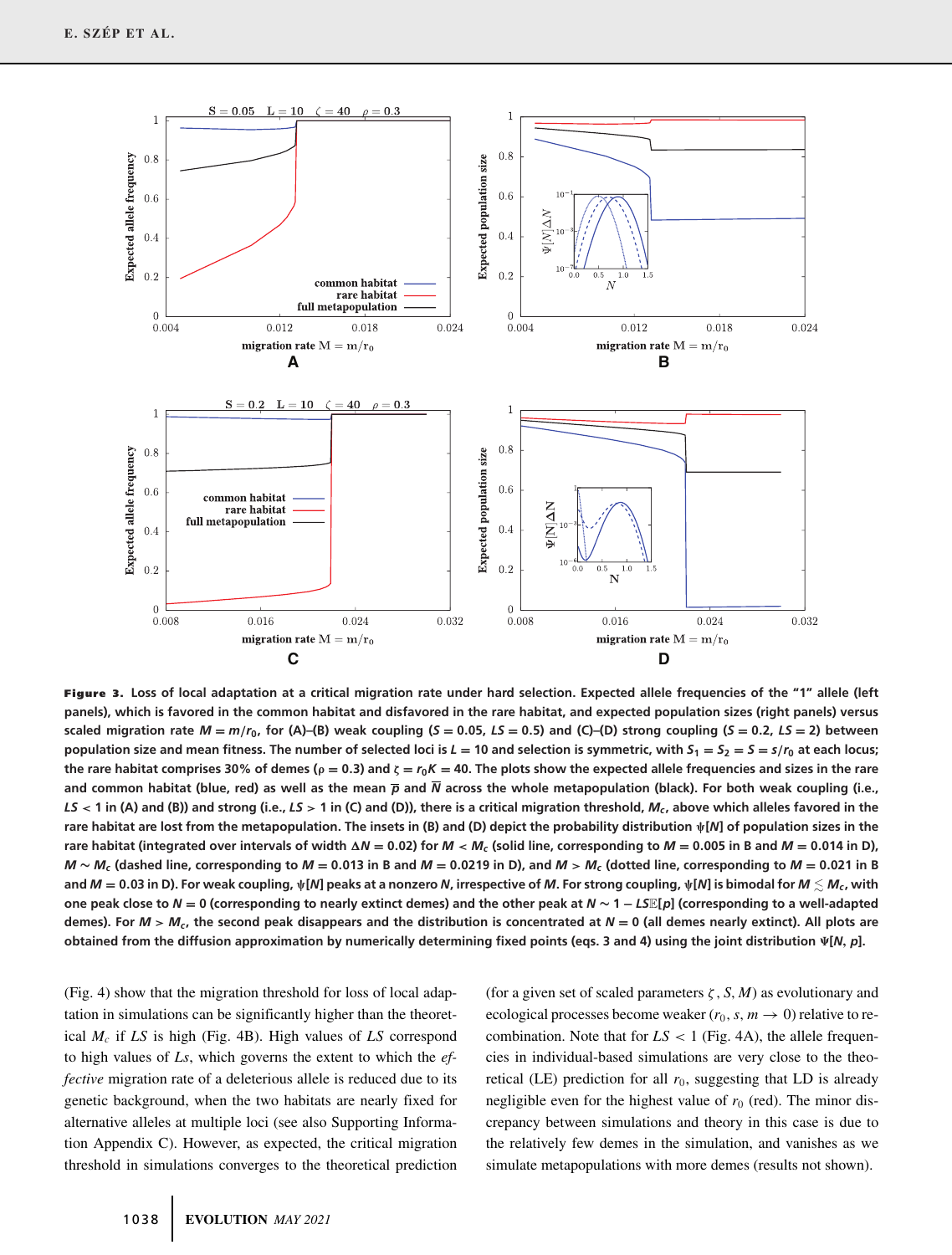

**Figure 4. Comparison of the predictions of the diffusion approximation (which assumes LE) with individual-based simulations (which incorporate LD). Expected allele frequencies of the locally disfavored allele in the rare habitat versus scaled migration rate** *<sup>M</sup>* **<sup>=</sup>** *<sup>m</sup>***/***r***0, for** (A) weak coupling (S = 0.05, LS = 0.5) and (B) strong coupling (S = 0.2, LS = 2) between population size and mean fitness. All parameters **are the same as in Figure 3. In each plot, the different colors show results of individual-based simulations (of 100 islands) for different values of** *r***0. All other unscaled parameters** *s***,** *m***,** *K* **are varied (as described in the text) as we vary** *r***0, such that the scaled parameters**  $S = s/r_0$ ,  $M = m/r_0$  and  $\zeta = r_0K$  are the same for the different colors. The results of individual-based simulations deviate significantly **from the diffusion prediction which assumes LE (dashed line) for larger** *r***0, especially for** *LS* **> 1 (panel B), but converge toward the LE prediction as we approach smaller** *r***<sup>0</sup> while holding scaled parameters fixed. We only simulate 2 values of** *r***<sup>0</sup> in panel A, as deviations from the LE prediction are already small even with the highest value of** *r***0.**

In the following, we will only present theoretical predictions obtained from equations (3) and (4) (which assume LE), with the understanding that these will accurately describe evolutionary outcomes in the well-defined limit in which LD is negligible.

### **SEMIDETERMINISTIC APPROXIMATION**

The fact that population sizes are approximately normally distributed about  $\mathbb{E}(N)$  for  $LS < 1$ , suggests that in this "weak coupling" regime, we can use a simpler approximation by neglecting fluctuations in *N* and assuming that, at any instant, it is close to its expected value  $E(N)$ , which depends deterministically on the expected fitness  $\mathbb{E}[R_g]$  through  $\mathbb{E}(N) \approx 1 + \mathbb{E}[R_g]$ . This *semideterministic* approximation (details in Supporting Information Appendix A5) thus accounts for how allele frequencies within any deme are influenced by genetic drift (whose strength is inversely proportional to the local population size *N*), but assumes that *N* itself is largely unaffected by demographic fluctuations and determined by the expected allele frequencies (through  $\mathbb{E}[R_{g}]$ ). This approximation is thus only meaningful if  $\zeta \gg 1$ , so that demographic fluctuations in *well-adapted* populations are weak. As shown next, the semideterministic approximation accurately predicts the threshold for loss of local adaptation if  $LS \leq 1$ (i.e., when the distribution of  $N$  is unimodal about the expected population size).

In this regime (i.e., when the semideterministic approximation is accurate), outcomes are governed by three parameters. For a given  $\rho$  (i.e., fraction of demes in the rare habitat), and assuming symmetric selection  $S_1 = S_2 = S$ , these are:  $\zeta S = Ks$ , which governs the strength of drift relative to selection in a population at carrying capacity,  $\zeta M = Km$ , which determines the average number of migrants exchanged between demes at carrying capacity, and *LS*, which determines how much population sizes are reduced below carrying capacity due to maladaptation (see also Supporting Information Appendix A5). Next, we clarify the roles of these parameters in the low migration limit  $\zeta M = Km \ll 1$ , which is most conducive to local adaptation, and then build upon this to understand the more complex scenario where gene flow impairs adaptation more strongly.

## **LOW MIGRATION LIMIT**

Under rare migration, loci are near fixation for one or other allele within a deme. As with soft selection, this implies that the fixation rates of alternative alleles (at a given locus) on island *i* are in the ratio  $\approx (\overline{Np}/\overline{N})e^{2\zeta S/N_i}$ : 1 –  $(\overline{Np}/\overline{N})$ , where  $\zeta = r_0K$ , and  $S_i$  is the (scaled) selective advantage of the locally favored allele at that locus on island *i*. Further,  $\overline{Np}/\overline{N}$  is the frequency (within the migrant pool) of alleles favored on island *i*. A comparison of this heuristic (for fixation rates) under hard selection with the analogous approximation under soft selection (eq. 5) highlights two important features of allele frequency evolution under hard selection.

First, the rate of fixation and hence the frequency of the favored allele at any locus within any deme depends on the degree of maladaptation at all other loci via the local population size *Ni*.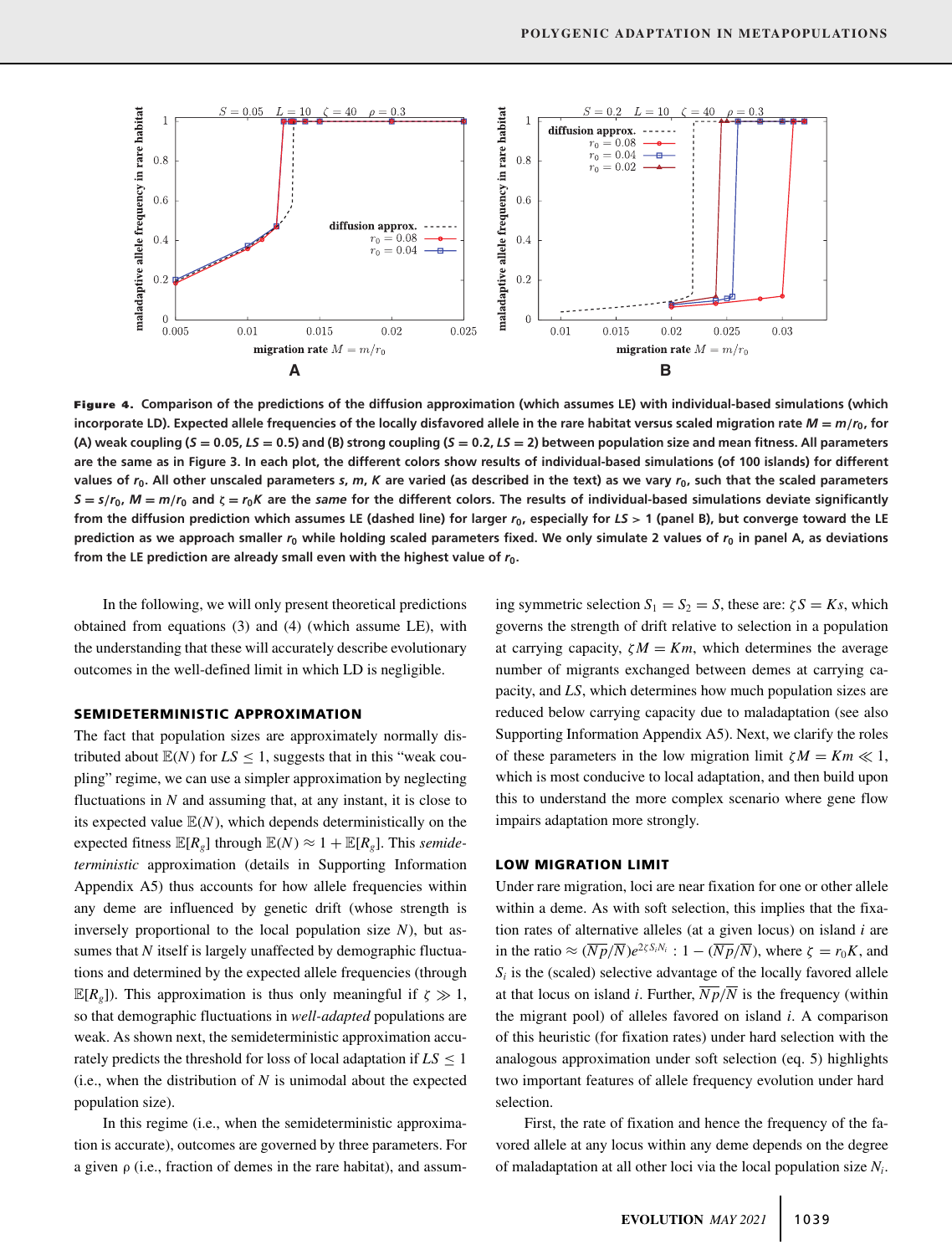In particular, locally deleterious alleles at very many loci, at even modest frequencies, can have substantial effects (in aggregate) on mean fitness, thus reducing size. This further accentuates drift at individual loci, causing locally deleterious alleles to increase or even fix, further reducing population size, thus generating a positive feedback between loss of fitness and decline in numbers.

Second, any island contributes to the allele frequency  $\overline{Np}/\overline{N}$ in the migrant pool in proportion to its size, which depends on the fitness of the island. Since locally adaptive alleles are at slightly lower frequency in the rare as opposed to the common habitat (even when both are locally adapted), demes are also somewhat smaller in the rare habitat. Thus, demes in the rare habitat contribute less to the allele frequency in the migrant pool than demes within the common habitat in proportion to the ratio of population sizes. This causes the allele frequency in the migrant pool to shift further toward the optimum for the common habitat, which increases migration load and reduces numbers in the rare habitat, generating a second positive feedback loop. Crucially, both types of feedback depend on the strength of coupling between population size and mean fitness, and are thus stronger for larger  $LS = L(s/r_0)$ .

Figure 5A shows how local adaptation depends on the selective advantage of the favored allele per locus  $S = s/r_0$  or alternatively, the number of selected loci *L*, for a *fixed LS* under very weak migration ( $\zeta M = 0.005$ ). These plots thus reveal how local adaptation is influenced by the genetic architecture of (i.e., the number and selective effects of loci contributing to) genetic load, for a given total load *LS*, which translates into a given maximum possible reduction in population size under hard selection.

Figure 5A shows that given a certain maximum load *LS*, local adaptation in the rare habitat is possible only above a critical  $S_c$  per locus. For  $S < S_c$ , drift overpowers selection at individual loci, causing alleles favored in the common habitat to eventually fix across the entire metapopulation, despite very low genetic exchange, as with soft selection (Fig. 2B). Alternatively, given a certain (maximum) load *LS*, local adaptation is possible only if the selected trait is determined by a modest number of loci (i.e., for  $L < L_c$ , where  $L_c = L(S/S_c)$ ), and fails for highly polygenic traits.

Further, local adaptation in the rare habitat requires stronger selection per locus when the total cost of maladaptation, *LS*, is higher (solid vs. dashed lines in Fig. 5A). In fact, the critical selection threshold  $S_c$  increases with increasing number of loci under divergent selection, such that local adaptation is not possible for *any S* for sufficiently large *L* even under weak migration (Fig. 5B). As we argue next, higher *S* increases the efficacy of selection at individual loci (via  $\zeta S$ ) but also results in stronger reduction in population size *N* due to load (via *LS*): the latter effect is especially strong for more polygenic traits, so that an increase in *S* may actually result in weaker selection relative to drift.

Thus, as selection becomes less "hard," that is,  $LS = L(s/r_0)$ becomes smaller with  $\zeta S = Ks$  and  $Km = \zeta M$  held fixed, allele frequencies in the two habitats should approach those under soft selection. This is indeed what we see (Fig. 5C): for a given  $\zeta S$ , the frequency of the locally favored allele under hard selection *increases* towards the soft selection prediction as we approach lower *S* (and hence lower *LS*). Note that keeping ζ *S* fixed corresponds to increasing carrying capacities as selection is reduced, such that the strength of selection relative to drift remains unchanged even as it becomes weaker relative to population growth.

Finally,  $S_c$  is lower for larger  $\rho$  (orange vs. blue plots in Fig. 5A), that is, if the rare habitat encompasses a larger fraction (but still less than half) of the islands. In this case, the rare habitat is subject to a lower migration load (because allele frequencies in the migrant pool are more intermediate), resulting in a weaker reduction in population size as well as weaker swamping at individual loci.

We now ask: for a given  $\zeta M = Km$ , does local adaptation depend only on the composite parameters  $\zeta S = Ks$  and *LS*, as one would expect under a semideterministic regime? To investigate this, we determine the threshold  $\zeta_c$  (such that local adaptation occurs for  $\zeta > \zeta_c$ ), as a function of *S*, for various *L* and fixed ζ*M*. Here, ζ*M* is held constant by reducing the rescaled migration rate  $M = m/r_0$  as  $\zeta = r_0 K$  increases, such that the average number of migrants (between demes at carrying capacity) remains unchanged.

Figure 5D shows that the semideterministic prediction for ζ*cS* (dashed line, obtained from eq. S7 of the Supporting Information) is extremely accurate for  $LS \leq 1$ : in this regime, the threshold  $\zeta_c$ S for local adaptation in the rare habitat depends on the number of selected loci only via the combination *LS* (which governs the reduction in population size due to maladaptation). Moreover, this threshold only increases sublinearly with *LS* for  $LS \lesssim 1$ . By contrast, for  $LS \gtrsim 1$ , the semideterministic approximation fails: the critical  $\zeta_c$ S threshold increases much faster (nearly linearly) with *LS* than predicted by the semideterministic approximation. However, even in this regime, the threshold for adaptation  $\zeta_c$ S depends only weakly on the number of loci, and is essentially governed by *LS*.

Note that the semideterministic approximation significantly underpredicts  $\zeta_c$ S (i.e., the extent to which selection per locus must prevail over drift) for large *LS* (Fig. 5D). For *LS* > 1, individual demes within the habitat may be maladapted and nearly extinct, even when the rare habitat is adapted as a whole. Thus, the distribution of population sizes is intrinsically bimodal (Fig. 3D) and poorly approximated by a single population size (as assumed by the semideterministic approximation). Moreover demographic stochasticity may be important at low population numbers, even if it has negligible effects near carrying capacity (i.e., if  $\zeta = r_0 K \gg 1$ ). Thus, accounting for the full *stochastic*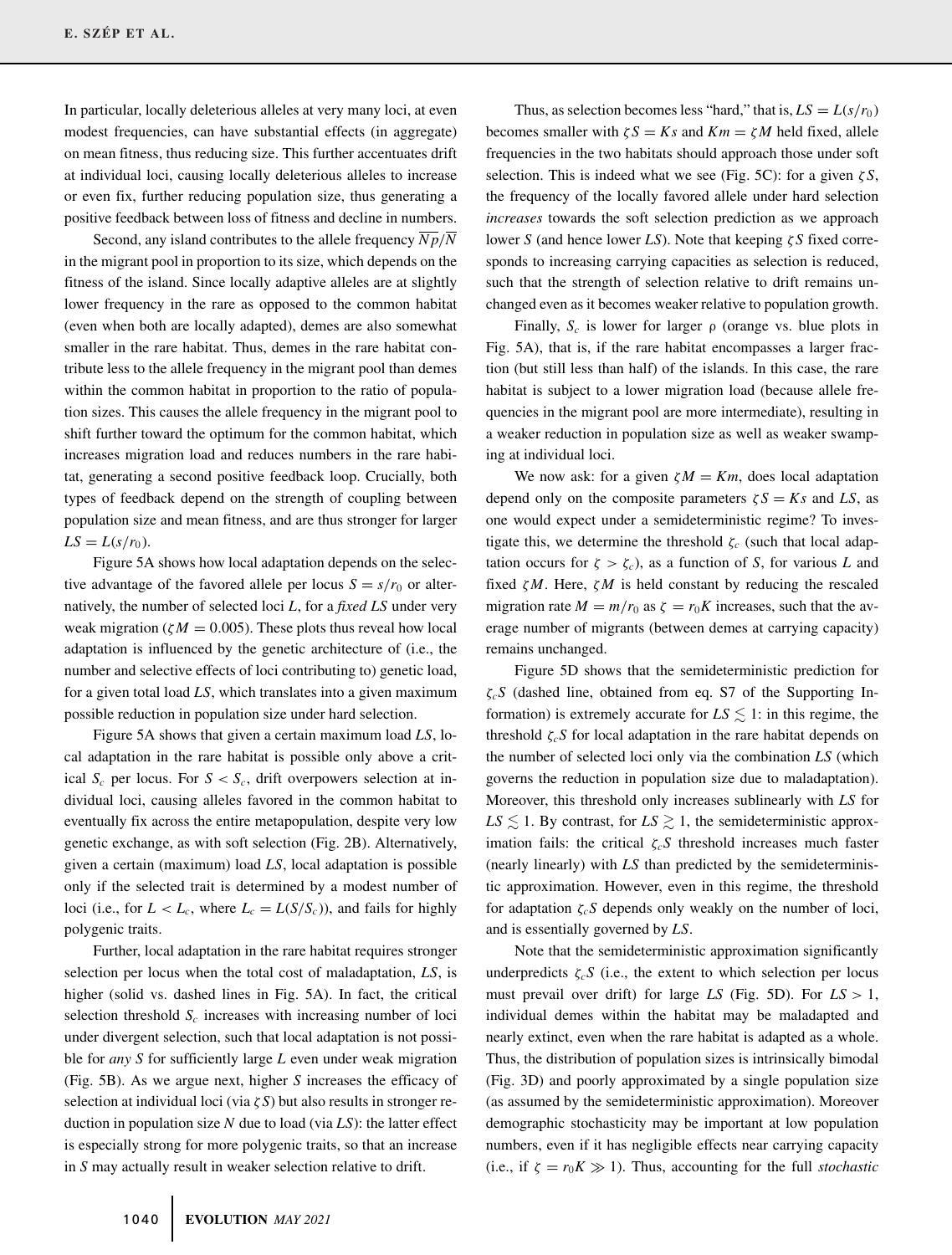

**Figure 5. Local adaptation in the rare habitat under hard selection with weak migration (ζ***<sup>M</sup>* **<sup>=</sup>** *Km* **1); selection is symmetric across the** two habitats  $(S_1 = S_2 = S = s/r_0)$ . (A and B) Expected frequency of the locally favored allele in the rare habitat vs.  $\zeta S = Ks$ , for  $\zeta = r_0K = 50$ ,  $M = 0.0001$  for (A) fixed LS (B) fixed L (and  $\rho = 0.2$ ). (A) As we move along the x-axis, the scaled selection coefficient S and the number **of loci** *L* **are changed simultaneously such that maximum possible genetic load** *LS* **is constant (for any one curve). Solid versus dashed** lines correspond to  $LS = 1$  and  $LS = 2$ , respectively. Different colors correspond to different fractions  $\rho$  of demes in the rare habitat. Local **adaptation in the rare habitat is lost when selective architectures are highly polygenic with weak selective effect per locus (high** *L***, low** *S***). (B) Local adaptation in the rare habitat is not possible at any selection strength** *S***, for larger** *L* **(blue), which depends on ζ. (C) Expected** frequency of the locally favored allele in the rare habitat versus  $\zeta S = Ks$  for different  $S = s/r_0$ , for  $\zeta M = Km = 0.01$ ,  $\rho = 0.2$ , and  $L = 10$ . For a given S, the composite parameter  $\zeta$ S = Ks is varied by varying  $\zeta$ ; M is changed accordingly so that  $\zeta$ M is constant. The dashed line **shows the corresponding prediction for allele frequencies as a function of** *Ks* **when population sizes are fixed, that is, decoupled from fitness (soft selection). For a given <sup>ζ</sup>***<sup>S</sup>* **<sup>=</sup>** *Ks***, populations approach the soft selection prediction as** *<sup>S</sup>* **and hence** *LS* **(which determines the coupling between population size and fitness) decrease. (D) Comparison of the predictions of the full stochastic model for the critical selection threshold ζ***cS* **against the semideterministic prediction (which neglects demographic fluctuations and treats population size on each island as being determined by the local expected fitness). The threshold ζ***cS* **for local adaptation in the rare habitat is plotted against** LS for different values of L (depicted by different symbols), for  $\zeta M = 0.1$  and  $\rho = 0.2$ . For given L, we vary LS by changing S, and then **compute the critical ζ***<sup>c</sup>* **for each** *S***. The migration rate** *M* **is changed accordingly such that ζ***M* **is constant at 0.1. The symbols and solid lines represent predictions of the full stochastic model while the dashed line represents predictions of the semideterministic approximation. There is good quantitative agreement between the full model and the semideterministic approximation for** *LS* **1, but not for larger** *LS***. Predictions of the full stochastic model with hard selection are obtained by determining fixed points numerically (eqs. 3 and 4) using the joint distribution [***N***,** *p***]; the soft selection prediction (dashed line in (C)) is obtained by determining fixed points under soft selection (eq. S6 in Supporting Information); the semideterministic prediction (dashed line in (D)) is obtained by determining fixed points of the semideterministic equations (eq. S7 in Supporting Information).**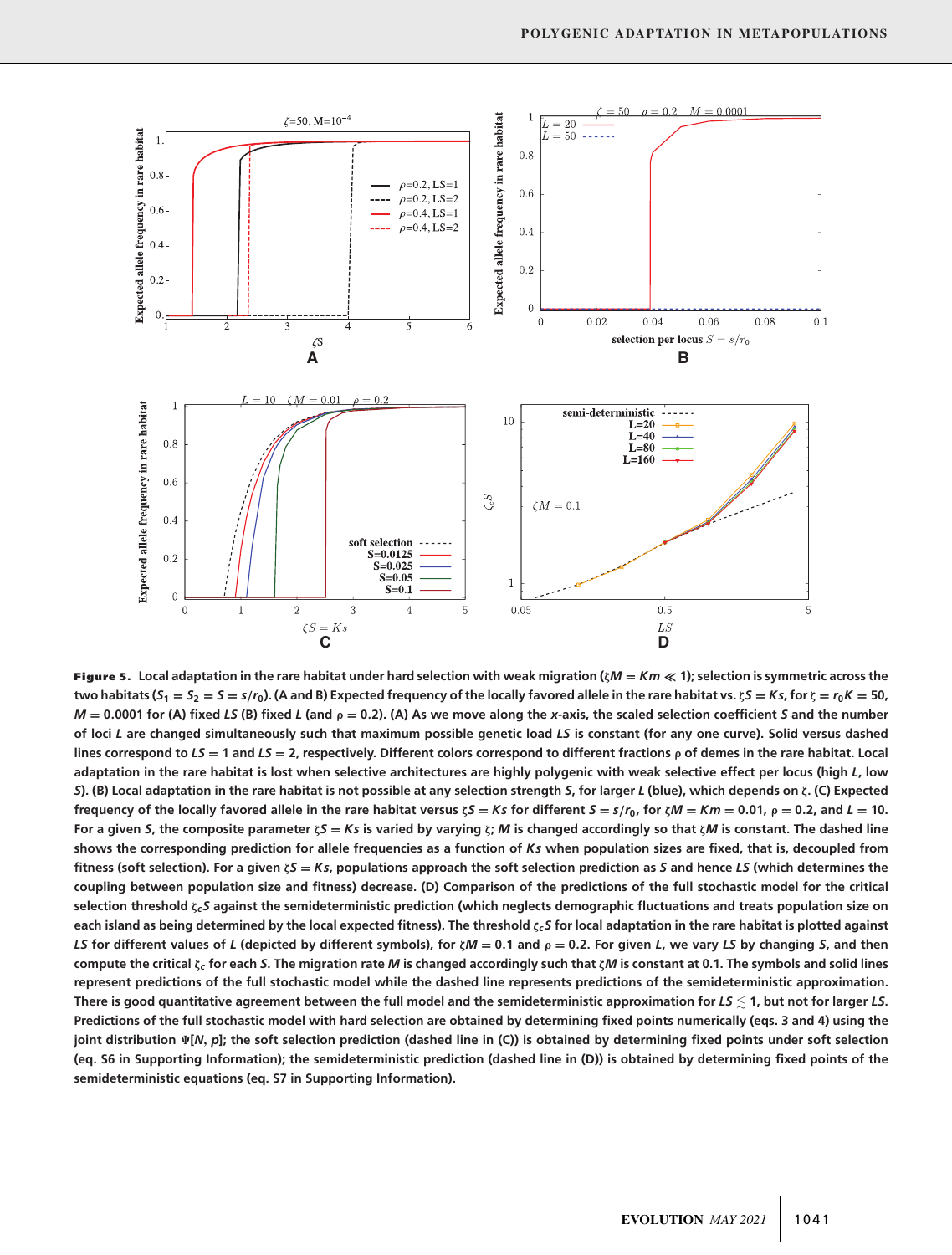

**Figure 6.** Critical migration rates for loss of local adaptation in the rare habitat. Critical (scaled) migration rate  $M_c = m_c/r_0$  versus (scaled) selection coefficient  $S = s/r_0$  per locus for (A) different values of  $\zeta$  for  $L = 20$ , (B) different values of L for  $\zeta = 50$ , with  $S_1 = S_2 = S$  and **<sup>ρ</sup> <sup>=</sup> <sup>0</sup>.2 in both cases. Symbols with solid lines depict** *Mc* **obtained from the joint stochastic distribution of population size and allele frequencies; dotted lines represent the predictions of the semideterministic approximation (obtained from eq. S7 of the Supporting Information); dashed line in (B) represents the deterministic prediction.** *Mc* **falls with** *S* **for large** *S***: this effect is not captured by the semideterministic or the deterministic prediction. For any** *S***, the critical migration rate** *Mc* **increases with increasing ζ (in panel A).**

distribution of population sizes and allele frequencies is crucial for predicting evolutionary outcomes in this regime.

# **CRITICAL MIGRATION RATES FOR LOSS OF LOCAL ADAPTATION IN THE RARE HABITAT**

Where selection is strong relative to drift (for a given *LS*), so that both habitats are locally adapted under low genetic exchange, we ask: how high can migration be while still allowing adaptation to the rare habitat and polymorphism overall? Figure 6 shows  $M_c$ , the critical migration rate above which polymorphism collapses, as a function of *S* for symmetric selection  $(S_1 = S_2 = S)$ , for different values of  $\zeta$  with *L* fixed (Fig. 6A) or different values of *L* with  $\zeta$  fixed (Fig. 6B). The points represent results of the full stochastic model (based on the joint distribution of *N* and *p*); dotted lines show predictions of the semideterministic approximation (which neglects demographic stochasticity); the dashed line in Figure 6A shows the fully deterministic prediction (which neglects both demographic stochasticity and drift).

It is useful to first consider the deterministic (dashed lines in Fig. 6A) and semideterministic (dotted lines) predictions for the critical migration rate  $M_c$ : both analyses predict that  $M_c$  should increase with *S* when selection is weak but then saturate to a constant value for large *S*. The semideterministic prediction for  $M_c$  is lower than the deterministic prediction due to the contribution of drift to maladaptation but approaches the deterministic prediction as  $\zeta$  (and hence  $\zeta$ S) increase. The emergence of a selection-independent threshold *Mc* at large *S* (under the deterministic analysis) is most easily demonstrated in the  $\rho \rightarrow 0$ limit, in which one of the habitats is extremely rare and does not

affect allele frequencies in the other habitat. In this simple limit, we can show that  $M_c \sim 1/(4L)$  for  $L \gg 1$  and large *S* (Supporting Information Appendix A6). More generally, this reflects the fact that under hard selection, a population is viable only while its total migration load is less than its intrinsic growth rate  $r_0$ . Since genetic load per locus is *at least m* in the limit of a very rare habitat ( $\rho \rightarrow 0$ ), and is typically greater than *m* under hard selection (Supporting Information Appendix A6), this limits how many polymorphic loci can be maintained without extinction.

Now, consider the predictions of the fully stochastic analysis (symbols in Fig. 6A), which accounts for both drift and demographic stochasticity. When selection is weak, the critical migration rate  $M_c$  increases with  $S$  and is accurately predicted by the semideterministic analysis. However, beyond a certain threshold selection strength, which corresponds approximately to  $LS \sim 1$ (Fig. 6B), *Mc declines* with increasing *S*. Thus, the range of migration rates allowing local adaptation in the rare habitat is widest (i.e.,  $M_c$  largest), for intermediate selection. As expected,  $M_c$  decreases with increasing  $L$  (in accordance with the difficulty of maintaining polygenic local adaptation under hard selection) and increases with increasing  $\zeta$  (where higher  $\zeta = r_0 K$  implies weaker stochastic fluctuations in both population sizes and allele frequencies). However, even for  $\zeta$  as high as 200 (i.e., 200 births per generation in a well-adapted population),  $M_c$  is much lower than the corresponding deterministic threshold for large *LS* (Fig. 6A).

The nonmonotonic dependence of  $M_c$  on selection per locus appears quite generally, that is, for various  $\zeta$  (Fig. 6A), *L* (Fig.  $6B$ ) and  $\rho$  (results not shown), and is in sharp contrast to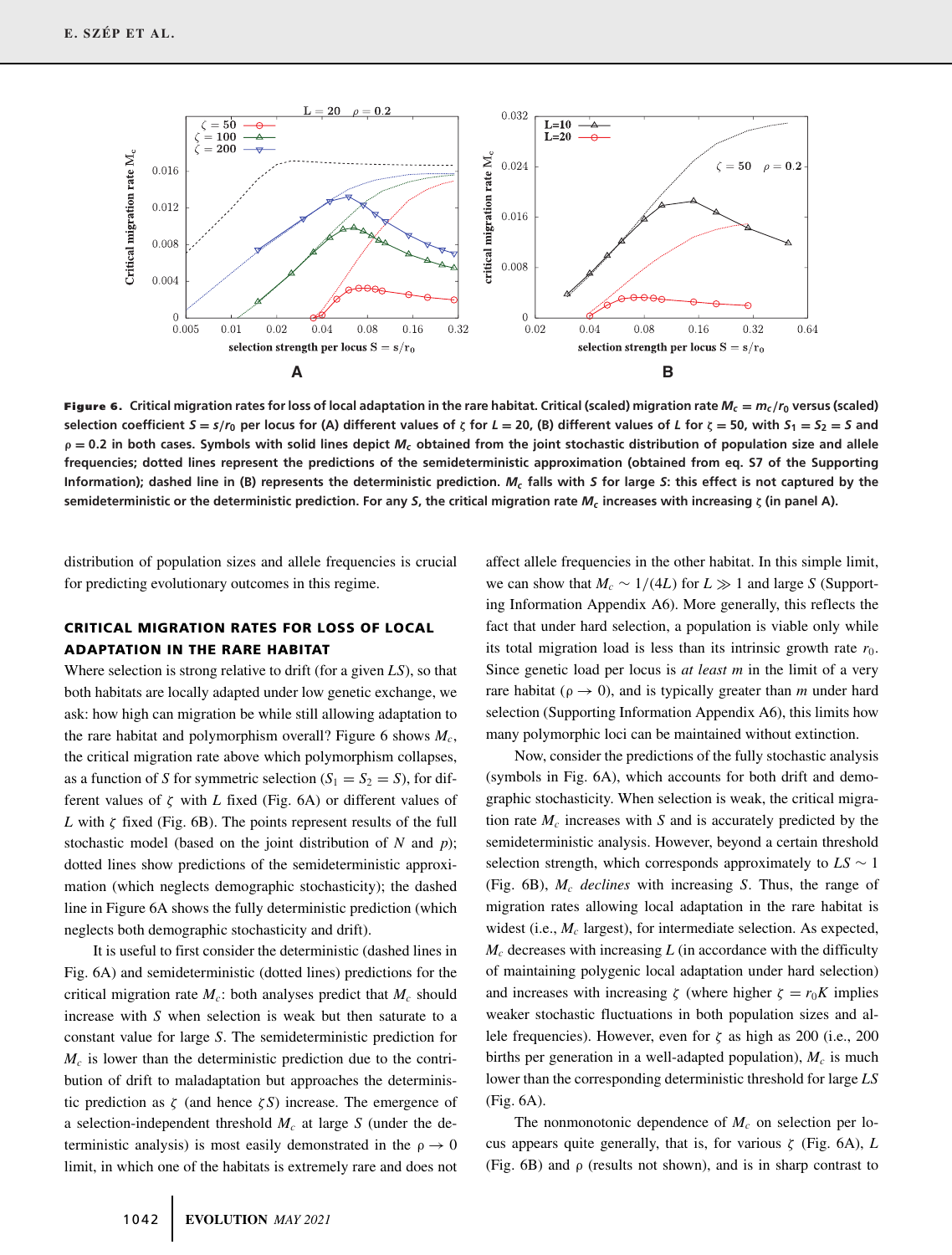expectations under soft selection (where  $M_c$  is predicted to increase linearly with *S*), or to predictions for hard selection that fail to account for the stochastic distribution of population sizes (dashed and dotted lines in Fig. 6). More specifically, loss of local adaptation in the large *LS* regime is accompanied by an increase in the fraction of nearly extinct demes; demographic stochasticity further exacerbates extinction risk in populations that may be already shrinking due to maladaptive gene flow, thus causing *Mc* to be several times lower than the deterministic prediction.

# *Discussion*

Existing theory on maladaptation and extinction in metapopulations is largely based on simple genetic models and fails to address the stochastic coevolution of population sizes and allele frequencies. While various models include one or other stochastic process, for example, genetic drift in subdivided populations (Whitlock and Barton 1997; Blanquart et al. 2012), stochastic extinction-recolonization dynamics in metapopulations (Hanski and Mononen 2011), demographic and environmental fluctuations in the absence of selection (Mangel and Tier 1993; Lande et al. 2003; Black and McKane 2012), very few model the combined effects of different types of stochasticity (though see Chevin et al. 2017).

Our modeling framework is based on a diffusion approximation for the joint evolution of population sizes and allele frequencies under hard selection (Banglawala 2010; Barton and Etheridge 2018), which we extend here to a metapopulation with multiple ecological niches. It assumes a polygenic architecture for local adaptation, and accounts for both genetic drift and demographic stochasticity. It predicts the full stationary distribution of population sizes and allele frequencies in different habitats, thus clarifying the conditions under which local adaptation is maintained across habitats under divergent selection, or conversely, those that result in maladaptation and extinction in rare habitats. The underlying approximations (especially, LE) can be formally justified as  $r_0 \rightarrow 0$  (Fig. 4). Thus, they may not be accurate in typical populations, where growth rates may be high. Similarly, fluctuations in population size are assumed to be only due to demographic stochasticity, and so may be greatly underestimated. Nevertheless, our modeling approach captures key processes involved in local adaptation, and our approximations apply over a broader range. We aim at understanding fundamental processes, rather than precise prediction.

We identify two distinct reasons why local adaptation fails within a rare habitat. First, if selection on locally favored alleles is weak relative to drift, then alleles favored in the common habitat tend to fix across the metapopulation, even when migration is extremely rare, that is,  $M \rightarrow 0$  (Fig. 5). A somewhat paradoxical consequence of this result is that in the low *M* limit, loci that are under weak divergent selection across habitats are expected to show *weaker* differentiation than neutral loci, due to a net bias towards alleles favored in the abundant habitat in the former case. In practice, we expect the time scale for loss of divergence at weakly selected loci to increase as  $M \to 0$ . Thus, local adaptation may be metastable and the loss of polymorphism extremely slow in this regime: this is also observed in individual-based simulations (results not shown).

The loss of local adaptation due to swamping from the abundant habitat, even under weak migration, is not predicted by deterministic arguments, and requires selection (per locus) to be weak relative to drift. This drift-dominated regime also emerges with soft selection, where we obtain an explicit expression for the critical selection threshold required for polymorphism (eq. 5). This threshold depends on the relative proportions of the two habitats: increasingly stringent selection per locus is required to maintain local adaptation in the rare habitat as it becomes more marginal (i.e.,  $\rho$  decreases; Fig. 2B). Conversely, when the two habitats are equally abundant ( $\rho = 1/2$ ), the critical selection threshold goes to zero as  $M \to 0$  (see also Blanquart et al. (2012), who analyze this case with soft selection).

Local adaptation in the rare habitat can fail, even when selection per locus dominates over drift, if migration exceeds a critical threshold. Such thresholds emerge quite generally also with single loci under soft selection that are subject to maladaptive gene flow. In the present model (with hard selection and multiple selected loci), the total migration load sets a more severe constraint: it must be sufficiently low that the population can still grow. Since migration load scales with the number of loci under divergent selection, moderate maladaptation at many loci is sufficient to cause the population to crash. Declining population sizes further reduce the efficacy of selection at individual loci via increased drift but also result in stronger swamping, generating a positive feedback that extinguishes populations in the rare habitat. This feedback sets an upper limit on the migration rate (given *L*), or alternatively, on the number of loci that can be divergently selected across the two habitats (given  $M$ ), while still allowing local adaptation in both. Interestingly, we find that the critical level of maladaptive gene flow that populations can withstand actually decreases with increasing selection per locus, if the number of divergently selected loci is large, such that  $LS \gtrsim 1$  (Fig. 6). The decrease in local adaptation with increasing intensity of selection, at a given *M*, was also noted by Ronce and Kirkpatrick (2001) in their deterministic analysis of two habitats under stabilizing selection. However, in the regime where maladaptation leads to extinction, that is, for  $LS \gtrsim 1$ , critical migration rates are poorly predicted by deterministic analyses (Fig. 6A) which fail to account for the stochastic distribution of population sizes and the risk of extinction (of individual demes) within habitats that are adapted as a whole.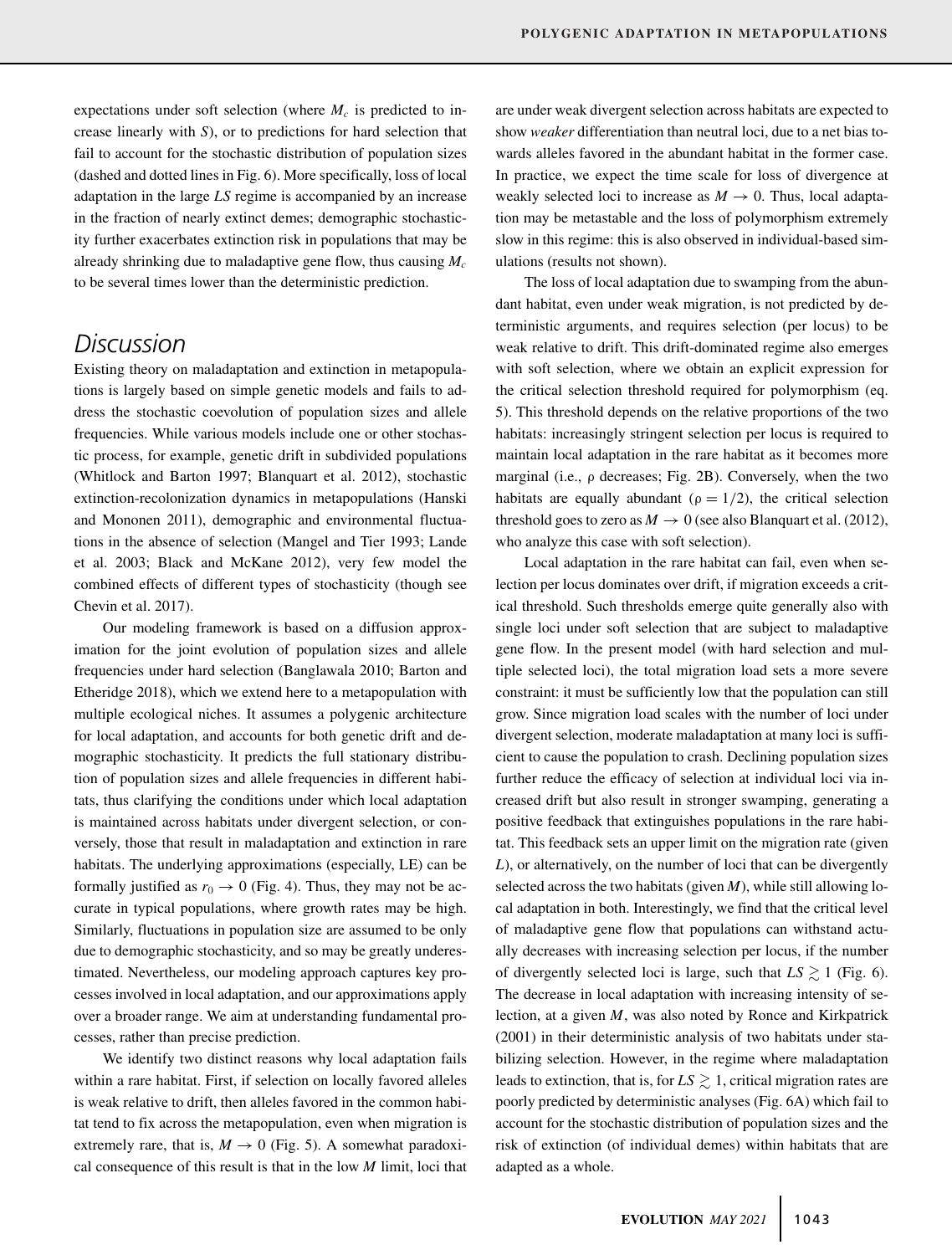Our analysis thus highlights the difficulty of maintaining more than a few divergently selected alleles across habitats under hard selection, especially when one habitat is rarer. Selection per allele must be sufficiently strong to prevent swamping from the common habitat (even under extremely weak migration), but not so strong that the total fitness cost of maladaptation (due to migration load at multiple divergently selected loci) overwhelms population growth, triggering extinction. Thus, with increasing *L*, the conditions under which populations in the rare habitat can escape one or the other mode of failure become increasingly restrictive (Figs. 5A and B, and 6B).

Note that in our model, polygenic adaptation is difficult because of the rather extreme form of environmental heterogeneity, in which any selected allele has opposite effects on fitness in the two habitats. In an alternative model, where fitness depends on traits under stabilizing selection toward habitat-specific optima (as in Ronce and Kirkpatrick 2001), migration load would be independent of the number of trait loci in the large *L* limit (Barton and Etheridge 2018), and would thus not constrain the number of polymorphisms that can be maintained under hard selection. In this case, local adaptation is accomplished via small and transient allele frequency differences at multiple loci.

A key result is that local adaptation in the rare habitat becomes more difficult as selection becomes more "hard" (Fig. 5C): hard selection depresses population sizes, causing both drift and migration to become stronger relative to selection at individual loci. Thus, hard selection and random drift can substantially increase the damage that gene flow may cause, for example, when farmed fish escape into wild populations (Glover et al. 2017).

We focus here on the case where locally adapted populations are demographically stable. However, the joint distribution derived in equation (3) can be used to explore alternative regimes. For instance, we might consider a metapopulation with many very small demes and frequent extinction (i.e.,  $\zeta = r_0 K \sim 1$ ). The whole metapopulation can still adapt to *global* selection pressures (if migration is sufficiently high), even when selection within each deme is weaker than local drift. Indeed, Wright (1932) argued that such a "shifting balance" allows efficient search across alternative adaptive peaks (see Rouhani and Barton 1993; Coyne et al. 1997). However, it would not be possible for populations to adapt to local variations in environment between demes in this regime.

The framework presented here is quite general, and applies directly to a wider range of cases, for example, when the metapopulation encompasses more than two habitats or patches with heterogeneous carrying capacities and/or growth rates. While we have focused on local adaptation, the framework can be used to address other questions. For example, the model extends to include dominance, and so could be used to understand

how heterosis and inbreeding depression influence local extinctions.

Our analysis neglects LD between locally adaptive alleles, which facilitates simultaneous local adaptation over a wider range of migration rates than predicted by the diffusion (Fig. 4), because sets of introgressing alleles from differently adapted populations are eliminated together, thus reducing the effective rate of gene flow (Barton and Bengtsson 1986). This effect is especially marked in the strong coupling regime (Fig. 4B), where there is a strong positive feedback between a reduction in migration load (due to LD) and an increase in population size. The effects of LD can be incorporated, at least approximately, within the diffusion framework via the heuristic of effective migration rates; we defer analysis to future work. It may also be possible to estimate the extent of local adaptation, and the extent to which it reduces effective gene flow, by observing how divergence and LD vary along the genome (cf. Aeschbacher et al. 2017).

Local adaptation in a metapopulation may lead to parapatric speciation, despite gene flow: as populations diverge, selection against introgressing alleles increases, reducing effective migration, and allowing further divergence. A key issue here is whether a heterogeneous environment will lead to distinct clusters, separated by strong barriers to gene flow, which eventually become good biological species. This may depend on the distribution of available habitats. If these are broadly continuous, and select along multiple environmental dimensions, then there may be substantial local adaptation without clusters being apparent. However, with distinct environments, local adaptation may lead to strong isolation, as multiple divergent loci become coupled together (Barton and De Cara 2009). The framework developed here may be used to investigate how the distribution of selective challenges influences whether populations evolve as generalists, adapting to a range of local environments, or split into distinct and well-isolated species.

#### **AUTHOR CONTRIBUTIONS**

E.S. and N.H.B. designed the study; E.S., H.S., and N.H.B. did the mathematical analysis; H.S. did the simulations; E.S., H.S., and N.H.B. wrote the manuscript.

#### **ACKNOWLEDGMENTS**

We thank the reviewers for their helpful comments, and also our colleagues, for illuminating discussions over the long gestation of this paper.

### **CONFLICT OF INTEREST**

The authors declare no conflict of interest.

#### **DATA ARCHIVING**

Mathematica notebooks (for mathematical and numerical analysis) and Fortran code (for individual-based simulations) are available at [https://](https://datadryad.org/stash/dataset/doi:10.5061/dryad.8gtht76p1) [datadryad.org/stash/dataset/doi:10.5061/dryad.8gtht76p1.](https://datadryad.org/stash/dataset/doi:10.5061/dryad.8gtht76p1)